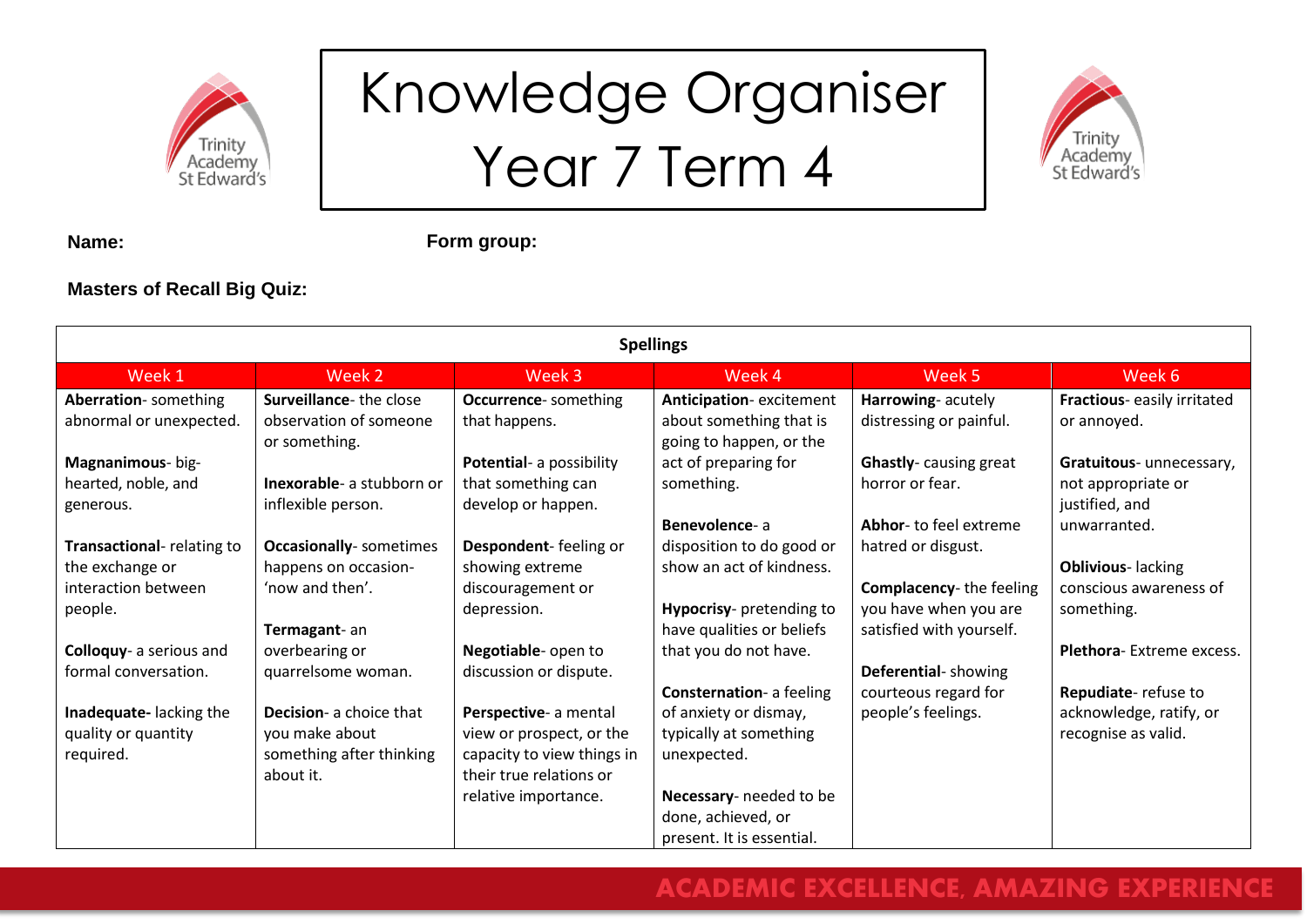

**ill,** 

Look at the information carefully. Read it three times. It may help to say it as you read it.

Cover it with your hand or a piece of paper.

Write

Cover

Write it out, from memory.



Check what you have written matches the information exactly. Have you got it correct? If so, tick your work to show it is correct.



If it doesn't match exactly, use your purple pen to correct it. Repeat.

When you get it 100% correct, move on to the next piece of information.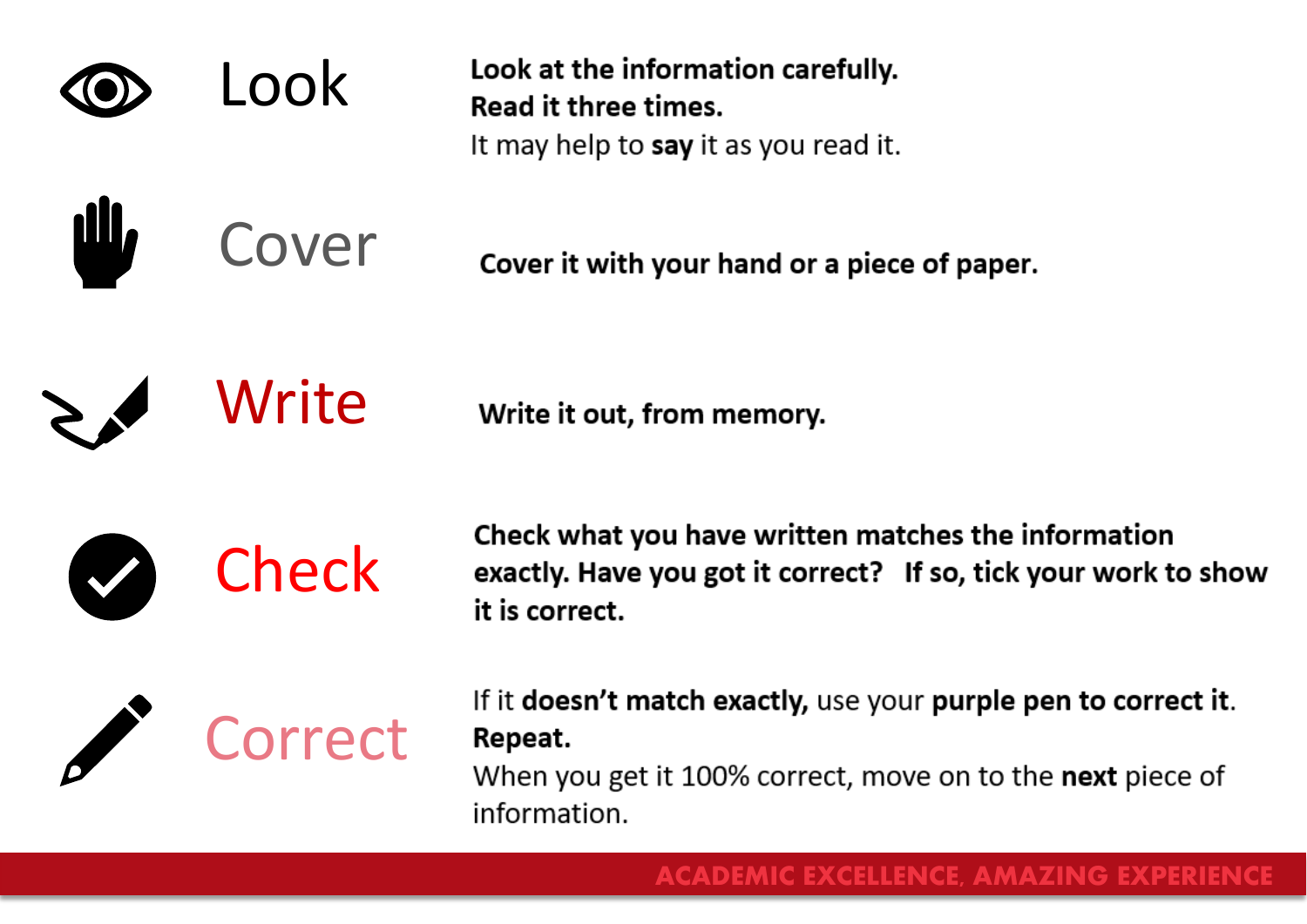| <b>English</b>                                                                                                                                                                                                                                                                                                                                                                                                                                                                                                                                                | <b>Transactional Writing</b>                                                                                                                                                                                                                                                                                                                                                                                                 | <b>Year 7</b><br><b>Term 4</b>                                                                                                                                                                                                                                                                                                                                                                             |
|---------------------------------------------------------------------------------------------------------------------------------------------------------------------------------------------------------------------------------------------------------------------------------------------------------------------------------------------------------------------------------------------------------------------------------------------------------------------------------------------------------------------------------------------------------------|------------------------------------------------------------------------------------------------------------------------------------------------------------------------------------------------------------------------------------------------------------------------------------------------------------------------------------------------------------------------------------------------------------------------------|------------------------------------------------------------------------------------------------------------------------------------------------------------------------------------------------------------------------------------------------------------------------------------------------------------------------------------------------------------------------------------------------------------|
| Week 1: Vocabulary 1                                                                                                                                                                                                                                                                                                                                                                                                                                                                                                                                          | <b>Week 2: Vocabulary 2</b>                                                                                                                                                                                                                                                                                                                                                                                                  | <b>Week 3: The Heart of the Genre</b>                                                                                                                                                                                                                                                                                                                                                                      |
| Audience- who the author writes their piece for- in<br>other words, the reader. The word 'audience' comes<br>from the Latin word 'audire', which means "to hear".<br>Purpose- the goal or aim of a piece of writing: to<br>express oneself, to provide information, to persuade,<br>etc.<br>Genre- refers to a form, class or type of literary work.<br><b>Rhetorical Devices: used by</b><br>iteration <mark></mark><br>haphora (0<br><b>Eliricolor</b><br>the author to have a specific<br><b>Simile <i>blostricolon</i></b><br>impact on the audience e.g. | Justice: fair behaviour or treatment.<br>Dignity: a composed or serious manner or style.<br>Integrity: the quality of being honest and having<br>strong moral principles.<br><b>Exposure:</b> the state of having no protection from<br>something harmful.<br>Human Rights- the basic rights and freedoms that<br>belong to every person in the world. In the UK human<br>rights are protected by the Human Rights Act 1998. | The alphabet in use today originated<br>from ancient Egypt. By 2700 BCE, the<br>ancient Egyptians had already created<br>a minimum of 22 hieroglyphs.<br>The Greeks developed the first<br>writing utensils that resembled<br>a pen and paper. They made a<br>pen from bone, metal, or ivory.<br>Other Eastern cultures later developed inks from<br>plants, berries and minerals. Different coloured inks |
| to persuade.<br><b>Week 4: Success Criteria for Writing</b>                                                                                                                                                                                                                                                                                                                                                                                                                                                                                                   | <b>Week 5: Text Structure</b>                                                                                                                                                                                                                                                                                                                                                                                                | had different meanings associated with them in early<br>writings.<br><b>Week 6: Sentence Structures</b>                                                                                                                                                                                                                                                                                                    |
| Organisation of Ideas- when writing, you must ensure                                                                                                                                                                                                                                                                                                                                                                                                                                                                                                          | 1. Hook- You could begin with the exposition (why                                                                                                                                                                                                                                                                                                                                                                            | The more, more, more sentence: The more he                                                                                                                                                                                                                                                                                                                                                                 |
| that your ideas are organised and that they link<br>together.                                                                                                                                                                                                                                                                                                                                                                                                                                                                                                 | does your topic matter to people) or begin with an<br>anecdote.                                                                                                                                                                                                                                                                                                                                                              | witnessed, the more he felt pure frustration, the more<br>he knew this needed to be eradicated.                                                                                                                                                                                                                                                                                                            |
| Anecdote-A short interesting story to emphasise your<br>opinion without explicitly telling it.                                                                                                                                                                                                                                                                                                                                                                                                                                                                | 2. Logical reason-explain how this topic impacts on<br>the economy and time of others.                                                                                                                                                                                                                                                                                                                                       | Colons to clarify sentence: It must be discussed in<br>depth and there is only one significant thing to reflect<br>upon: racism.                                                                                                                                                                                                                                                                           |
| Opinion-you should use a range of rhetorical devices<br>to express your opinion.                                                                                                                                                                                                                                                                                                                                                                                                                                                                              | 3. Emotive reason-explain how this topic emotionally<br>affects people.                                                                                                                                                                                                                                                                                                                                                      | Not only but also sentence: Not only was it humiliating,                                                                                                                                                                                                                                                                                                                                                   |
| Logical vs Emotional-consider the different points to<br>your argument: the logical and emotive argument.                                                                                                                                                                                                                                                                                                                                                                                                                                                     | 4. Counter argument-explore how others may view<br>this topic in a different way.                                                                                                                                                                                                                                                                                                                                            | but it shattered every confident being in his body.                                                                                                                                                                                                                                                                                                                                                        |
|                                                                                                                                                                                                                                                                                                                                                                                                                                                                                                                                                               | 5. Conclusion-leave the reader with something they<br>will remember and will want to help with the topic in<br>hand.                                                                                                                                                                                                                                                                                                         | Repeat and develop ideas sentence: The decision to<br>take away this individual's freedom is both surprising<br>and disgusting- surprising in that he was caring for<br>others, disgusting in that the treatment he has received<br>is more than barbaric.                                                                                                                                                 |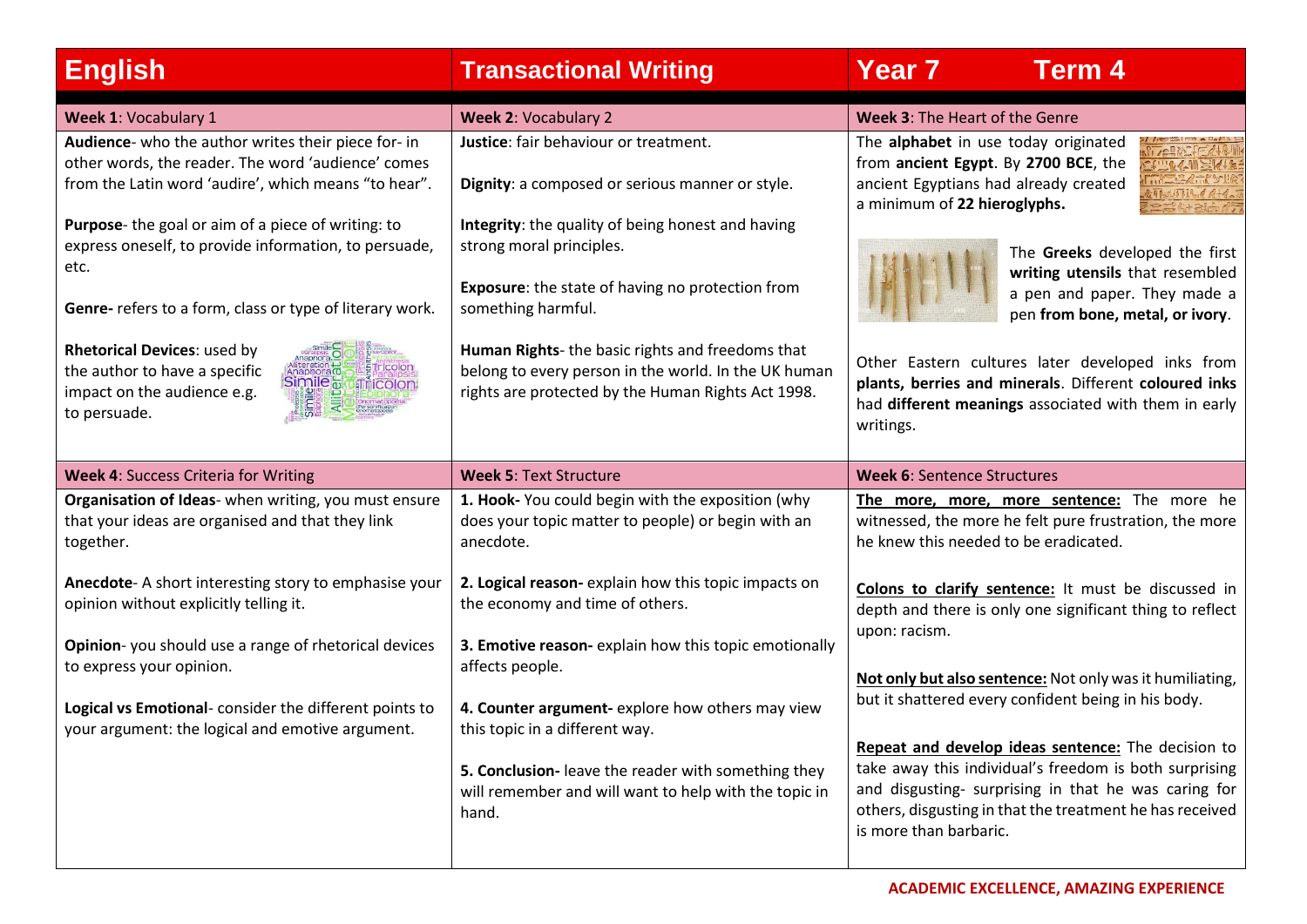| <b>Science</b>       |                                                                                                                                                                                                        |                           | <b>Skeleton, Acids &amp; Alkali, Earth's Magnetic Field</b>                                       | <b>Year 7</b>                                   | <b>Term 4</b>                                                                                        |
|----------------------|--------------------------------------------------------------------------------------------------------------------------------------------------------------------------------------------------------|---------------------------|---------------------------------------------------------------------------------------------------|-------------------------------------------------|------------------------------------------------------------------------------------------------------|
| Week 1: The Skeleton |                                                                                                                                                                                                        | <b>Week 2: Muscles</b>    |                                                                                                   | <b>Week 3: Neutralisation</b>                   |                                                                                                      |
| joint                | where bones are linked together - allow<br>movement                                                                                                                                                    | tissue                    | a collection of similar cells working<br>together to perform a specific function                  | acid                                            | a substance with a $pH <$ (less than) 7                                                              |
| synovial             | a freely moveable joint                                                                                                                                                                                | tendon                    | tough tissue joining muscle to bone                                                               | alkali                                          | a substance with a $pH$ > (greater than) 7                                                           |
| joint                |                                                                                                                                                                                                        |                           |                                                                                                   | neutral                                         | a substance with a $pH = (equal to) 7$                                                               |
| muscle               | attached to bones via tendons - allows<br>movement at joints                                                                                                                                           | ligament                  | tough tissue joining two bones<br>together                                                        | pH scale                                        | a scale, from 1 to 14, which measures<br>the acidity or alkalinity of a substance                    |
| contract             | to get shorter, decrease in size, number                                                                                                                                                               |                           | antagonistic things in opposition to each other                                                   |                                                 | neutralisation a chemical reaction in which an acid                                                  |
|                      | or range.                                                                                                                                                                                              | muscles                   | antagonistic pairs of muscles around a joint that<br>work against each other to allow             |                                                 | reacts with an alkali to make a salt and<br>water                                                    |
| cartilage            | a tough, smooth substance that<br>cushions the joint and prevents friction                                                                                                                             |                           | movement back and forth                                                                           | indicator                                       | a chemical substance that changes                                                                    |
|                      | and wear and tear between the bone<br>ends.                                                                                                                                                            | random<br>error           | something wrong within a set of data<br>in science caused by unpredictable                        |                                                 | colour at a specific pH                                                                              |
|                      | The skeleton has four functions (jobs): Protection (of                                                                                                                                                 |                           | change in the experiment                                                                          | irritant                                        | a substance that causes slight pain or<br>discomfort to the body                                     |
| supporting the body  | vital organs), movement, creating blood cells,                                                                                                                                                         | conclusion                | a judgement or decision reached by<br>reasoning                                                   | corrosive                                       | able to damage or destroy other                                                                      |
|                      | The skull <b>protects</b> the<br>brain                                                                                                                                                                 |                           | contracted<br>biceps muscle                                                                       |                                                 | substances by chemical reaction                                                                      |
|                      | The ribs <b>protect</b> the<br>heart and lungs<br>The pelvis <b>protects</b> the<br>bladder and reproductive<br>organs<br>Larger bones make blood<br>cells in bone marrow<br>Joints allow the skeleton | Relaxed<br>triceps muscle |                                                                                                   | The pH Scale<br>Acid<br>Strong<br>$\frac{1}{2}$ | Neutral<br>Alkali<br>Weak<br>Strong<br>Weak<br>8 <sup>1</sup><br>$5 \t6$<br>-7 -<br>9 10 11 12 13 14 |
|                      | to move                                                                                                                                                                                                |                           | In an antagonistic muscle pair, as one muscle<br>contracts the other muscle relaxes or lengthens. |                                                 | <b>General Word Equation for Neutralisation</b><br>acid + alkali $\rightarrow$ a salt + water        |
|                      |                                                                                                                                                                                                        |                           |                                                                                                   |                                                 |                                                                                                      |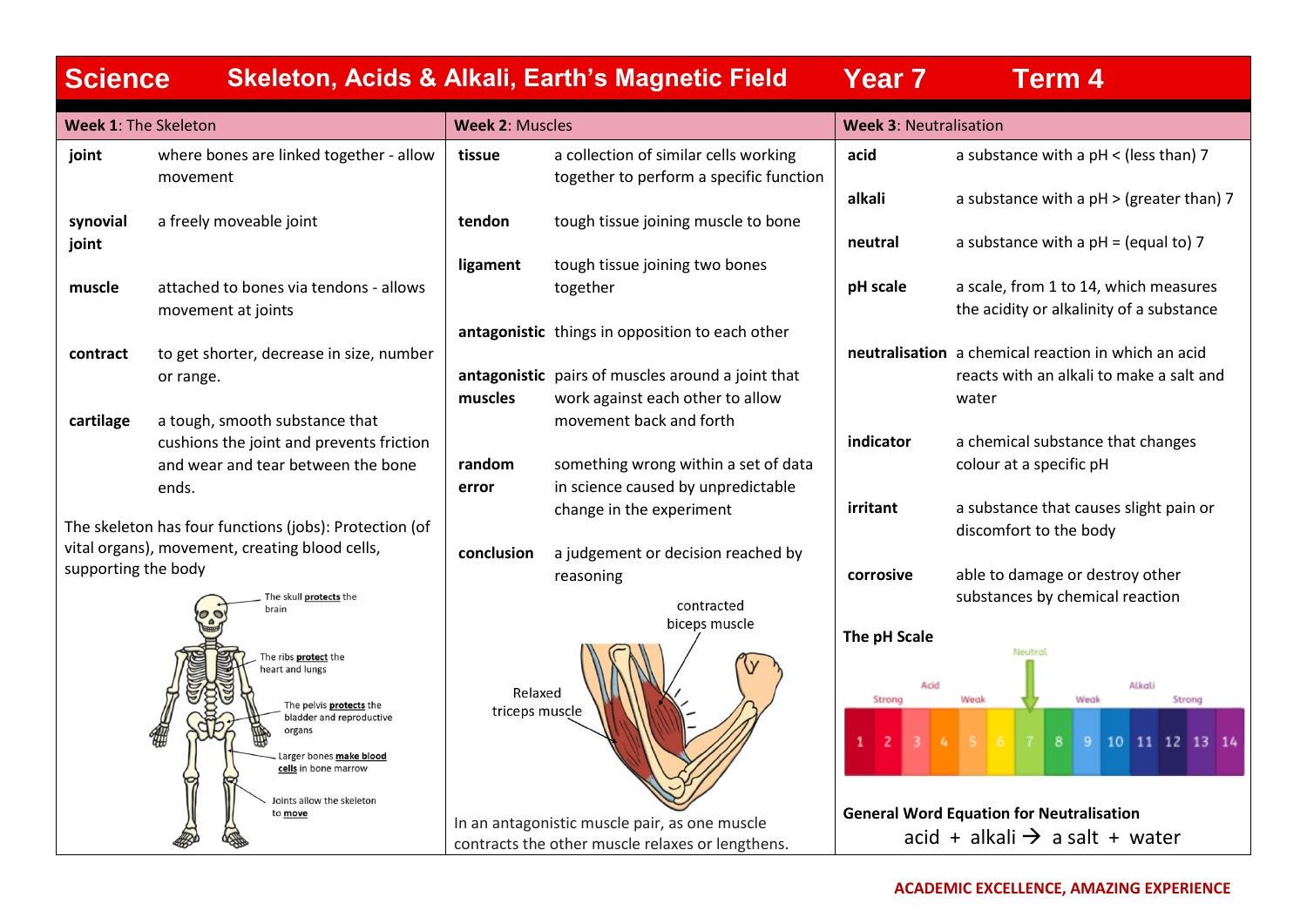| <b>Science</b>     |                                                                              |                                                  |                       | <b>Skeleton, Acids &amp; Alkali, Earth's Magnetic Field</b>                                        | Year 7                         | <b>Term 4</b>                                                                                                          |
|--------------------|------------------------------------------------------------------------------|--------------------------------------------------|-----------------------|----------------------------------------------------------------------------------------------------|--------------------------------|------------------------------------------------------------------------------------------------------------------------|
|                    | <b>Week 4: Reactions of Acids</b>                                            |                                                  | Week 5: Magnetism     |                                                                                                    | <b>Week 6: Earth and Space</b> |                                                                                                                        |
| risk               | something that can cause harm                                                |                                                  | magnet                | permanent a magnet made from magnetic<br>material which always has a magnetic                      | planet                         | a large mass in orbit around a star                                                                                    |
| pipette            |                                                                              | a piece of science equipment used for            |                       | field acting around it                                                                             | star                           | a large mass at the centre of a solar<br>system that produces heat and light                                           |
|                    | measuring or transferring small<br>amounts of liquid                         |                                                  | magnetic<br>materials | a material (made of iron, nickel or<br>cobalt) that is attracted to a<br>permanent magnet          | the Sun                        | the star at the centre of our solar system                                                                             |
|                    | What happens when an acid reacts?                                            |                                                  | attraction            | when two or more objects come<br>together                                                          | galaxy                         | a cluster of billions of stars held together<br>by gravity                                                             |
| <b>Reaction</b>    | <b>Observation</b><br>(what you see)                                         | <b>Explanation</b>                               | repulsion             | when two or more objects are forced<br>apart                                                       | light year                     | the distance that light travels in one year<br>day and night caused by the Earth rotating on its axis                  |
| acid and<br>alkali | no fizzing but<br>possible colour                                            | no gas is produced                               | pole                  | the end of a magnet                                                                                | seasons                        | caused by the tilt of the Earth's axis                                                                                 |
|                    | change                                                                       | some salts<br>produced are<br>coloured           | magnetic<br>field     | the area around a magnet that exerts<br>a magnetic force                                           | warmer<br>seasons              | when the hemisphere is pointing towards<br>the sun                                                                     |
| acid and<br>metal  | Fizzing/bubbles                                                              | hydrogen gas is<br>produced                      | compass               | an instrument containing a<br>magnetised pointer that shows the<br>direction of the magnetic north | colder<br>seasons              | when the hemisphere is pointing away<br>from the sun                                                                   |
|                    | <b>General Word Equations:</b><br>acid + alkali $\rightarrow$ a salt + water | acid + metal $\rightarrow$ a salt + hydrogen gas |                       | Attract<br>Repel<br>Repel                                                                          | <b>Earths Magnetic Fields</b>  | The geographical north pole<br>is the magnetic south pole<br>The geographical south pole<br>is the magnetic north pole |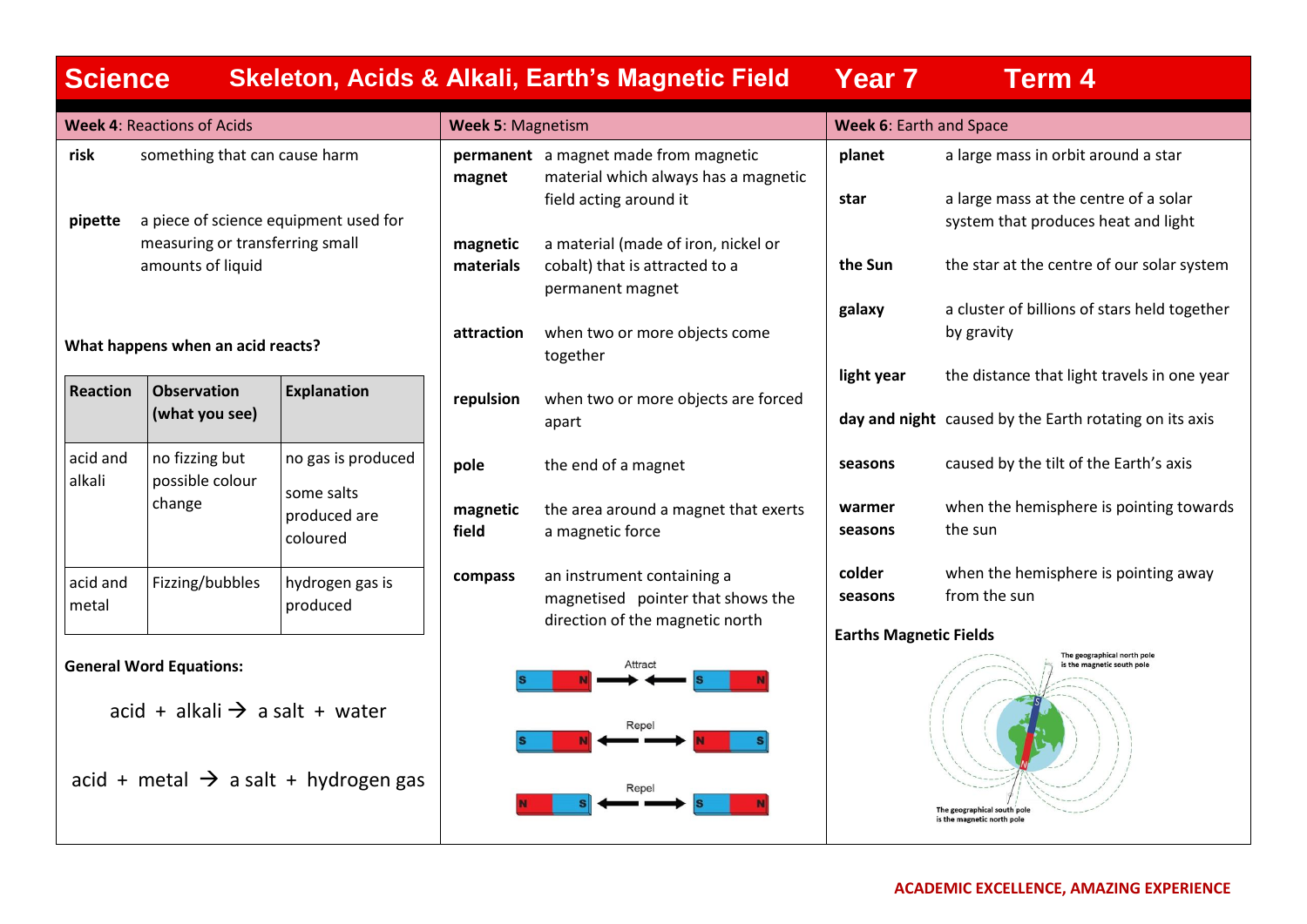| <b>Maths</b>                                                                                                                                                                                                                                       |                                             | <b>Fractions and Geometry</b>                                                                                                                                                                                                             | Year 7<br><b>Term 4</b>                                                                                                                                                                                                                                                                            |
|----------------------------------------------------------------------------------------------------------------------------------------------------------------------------------------------------------------------------------------------------|---------------------------------------------|-------------------------------------------------------------------------------------------------------------------------------------------------------------------------------------------------------------------------------------------|----------------------------------------------------------------------------------------------------------------------------------------------------------------------------------------------------------------------------------------------------------------------------------------------------|
| Week 1: 8 times table                                                                                                                                                                                                                              |                                             | Week 2: Fraction/Percentage of an amount                                                                                                                                                                                                  | <b>Week 3: Directed Number</b>                                                                                                                                                                                                                                                                     |
| $1 \times 8 = 8$                                                                                                                                                                                                                                   | $7 \times 8 = 56$                           | Whole - the whole is all of something. For example<br>the whole shape or the whole amount.                                                                                                                                                | Solve - find the value (or values) of the unknown or<br>variable in an equation.                                                                                                                                                                                                                   |
| $2 \times 8 = 16$                                                                                                                                                                                                                                  | $8 \times 8 = 64$                           | <b>Equal part</b> $-$ an equal part is having a piece of the<br>whole. The whole is shared into equal sized pieces.                                                                                                                       | Brackets - used to create groups or clarify the order<br>that operations are to be completed.                                                                                                                                                                                                      |
| $3 \times 8 = 24$                                                                                                                                                                                                                                  | $9 \times 8 = 72$                           | Of – of means to multiply. E.g. $\frac{1}{2}$ of 20 means $\frac{1}{2}$ x 20<br>Key equivalences:                                                                                                                                         | Index $-$ (or power) is a small floating number that                                                                                                                                                                                                                                               |
| $4 \times 8 = 32$                                                                                                                                                                                                                                  | $10 \times 8 = 80$                          | $50\% = \frac{1}{2}$ $25\% = \frac{1}{4}$ $20\% = \frac{1}{5}$<br>$10\% = \frac{1}{10}$ $5\% = \frac{1}{20}$                                                                                                                              | appears after a number or<br>letter.<br>E.g. $a^2 = a \times a$ the index is 2.                                                                                                                                                                                                                    |
| $5 \times 8 = 40$                                                                                                                                                                                                                                  | $11 \times 8 = 88$                          | 100%<br>50%<br>50%                                                                                                                                                                                                                        | n <sup>a</sup><br>√n<br>Order of operations - the rule<br>that all countries follow when<br>÷<br>$\bm{x}$                                                                                                                                                                                          |
| $6 \times 8 = 48$                                                                                                                                                                                                                                  | $12 \times 8 = 96$                          | 25%<br>25%<br>25%<br>25%<br>10% 10% 10% 10% 10% 10% 10% 10% 10% 10%                                                                                                                                                                       | doing a calculation involving a<br>÷<br>mixture of operations.                                                                                                                                                                                                                                     |
| Week 4: Adding and subtracting fractions                                                                                                                                                                                                           |                                             | <b>Week 5: Angles and notation</b>                                                                                                                                                                                                        | Week 6: Construct and measure - triangles                                                                                                                                                                                                                                                          |
| Mixed number fraction - made up of a whole number<br>and a separate fraction.<br><b>Improper fraction – the</b><br>numerator is larger than the<br>denominator.<br><i>Improper</i> = $\frac{6}{5}$ <i>Mixed</i> = $1\frac{6}{5}$                   |                                             | <b>REFLEX ANGLE</b><br><b>OBTUSE ANGLE</b><br><b>ACUTE ANGLE</b><br>Greater than 90°<br>Greater than 180<br><b>RIGHT ANGLE</b><br>Less than 90°<br>Exact 90°<br>Protractor - piece of equipment<br>used to measure the size of<br>angles. | <b>Congruent</b> - two shapes that are exactly<br>the same size and shape. They are<br>identical.<br>To show whether triangles are<br>congruent we use SSS, SAS or ASA;<br><b>SSS</b> – Side, Side, Side<br>SAS - Side, Angle, Side<br>ASA - Angle, Side, Angle                                    |
| Unit fraction $-$ any fraction where the numerator is 1.<br>1 1 1 1<br>$\frac{1}{2}, \frac{1}{3}, \frac{1}{4}, \frac{1}{5}$ are all unit fractions<br><b>Common denominator - when the</b><br>denominators of 2 or more fractions<br>are the same. | These denominators<br>are common (the same) | <b>Parallel - lines that remain a</b><br>constant distance apart,<br>they never meet.<br>Perpendicular - lines that meet at a<br>right angle.                                                                                             | <b>Types of Triangles:</b><br>- Scalene - all sides are<br>different lengths.<br>- Isosceles - 2 sides of equal<br><b>Equilateral Triangle</b><br><b>Isosceles Triangle</b><br><b>a</b> equal sides<br>2 equal sides<br>length and 1 side different.<br>- Equilateral - all sides the same length. |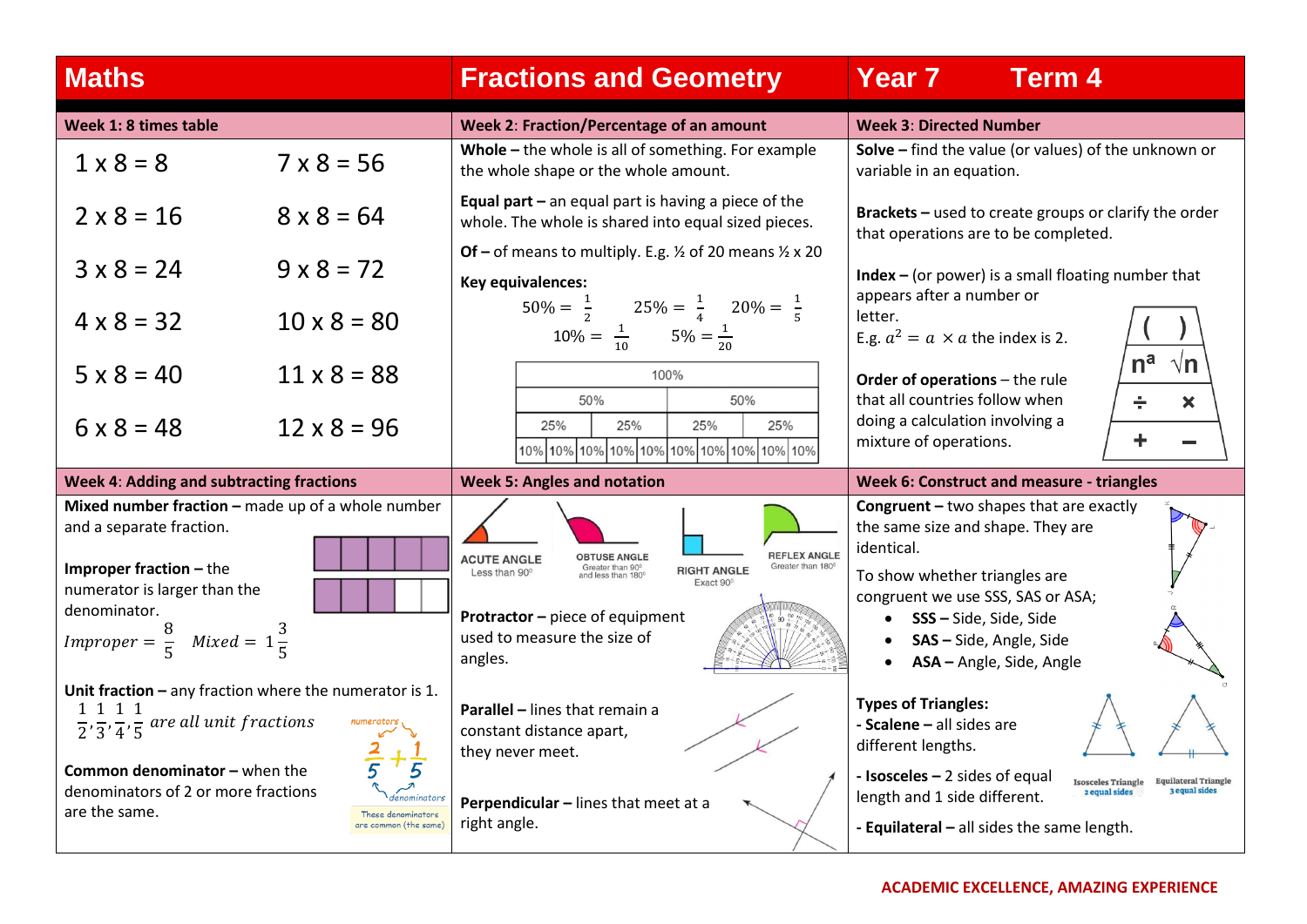**French Free time – Mon temps libre. Year 7 Term 4**

Year 7 Phonics: eu oi qu in i è et

| 1: Weather                                          |                            | 2: Seasons and regions                            |                       | 3: Sports with jouer                                                   |                |                              |
|-----------------------------------------------------|----------------------------|---------------------------------------------------|-----------------------|------------------------------------------------------------------------|----------------|------------------------------|
| Quel temps fait-il?                                 | What is the weather like?  | Au printemps                                      | In the spring         |                                                                        |                |                              |
| Il fait beau                                        | The weather is nice        | En été                                            | In summer             | Je joue                                                                | I play         |                              |
|                                                     |                            | En automne                                        | In autumn             | Tu joues                                                               |                | You (singular/informal) play |
| Il fait mauvais                                     | The weather is bad         | En hiver                                          | In winter             | Il /Elle joue                                                          | He / She plays |                              |
| Il fait froid                                       | It's cold                  |                                                   |                       | On joue                                                                | We play        |                              |
| Il fait chaud                                       | It's warm/hot              | Dans le nord                                      | In the north          | Nous jouons                                                            | We play        |                              |
|                                                     |                            | Dans le sud                                       | In the south          | Vous jouez                                                             |                | You (plural/formal) play     |
| Il pleut                                            | It's raining               | Dans l'est                                        | In the east           | Ils / Elles jouent                                                     |                | They (mas / fem) play        |
| Il neige                                            | It's snowing               | Dans l'ouest                                      | In the west           | Je joue                                                                |                | I play                       |
| Il y a du soleil                                    | It's sunny (There is sun)  | Au printemps, dans le sud, il fait beau.          |                       | au tennis,  au foot,  au rugby,  au badminton,<br>au hockey, au basket |                |                              |
| Il y a du vent                                      | It's windy (There is wind) | In the spring, in the south, the weather is nice. |                       | à la pétanque                                                          |                | boules                       |
| Il y a du brouillard                                | It's foggy (There is fog)  |                                                   |                       | aux échecs                                                             | chess          |                              |
|                                                     |                            | En automne, dans le nord, il pleut.               |                       | aux jeux vidéo                                                         |                | video games                  |
| It's stormy (There are storms)<br>Il y a des orages |                            | In autumn, in the north, it rains.                |                       |                                                                        |                |                              |
| 4: Activities with faire                            |                            | 5: Time frames                                    |                       | 6: Opinions + the infinitive                                           |                |                              |
| Je fais                                             | I do                       | Quelquefois                                       | Sometimes             | J'adore                                                                | jouer          | au foot                      |
| Tu fais                                             | You (singular/informal) do | <b>Parfois</b>                                    | Sometimes             | J'aime                                                                 |                | au tennis                    |
| Il / Elle fait                                      | He / she does              | Souvent                                           | Often                 | Je n'aime pas                                                          |                | à la pétanque                |
| On fait                                             | We do                      | <b>Normalement</b>                                | Normally              | Je déteste                                                             |                | aux jeux vidéo               |
| Nous faisons                                        | We do                      | D'habitude                                        | Usually               | Je préfère                                                             | faire          | du ski                       |
| Vous faites                                         | You (plural/formal) do     | Rarement                                          | Rarely                |                                                                        |                | de la natation               |
| Ils / Elles font                                    | They (mas / fem) do        | Tous les jours                                    | Every day             |                                                                        |                | de l'équitation              |
| Je fais                                             | I do                       | De temps en temps                                 | From time to time     |                                                                        |                |                              |
| du vélo                                             | cycling                    | Le matin                                          | In the morning        | parce que                                                              |                | because                      |
| du ski                                              | skiing                     | L'après-midi                                      | In the afternoon      | c'est intéressant                                                      |                | it's interesting             |
| du ski nautique                                     | water skiing               | Le soir                                           | In the evening        | c'est passionnant                                                      |                | it's exciting                |
| du jogging                                          | jogging                    | Le weekend                                        | At the weekend        | c'est bon pour la santé                                                |                | it's good for your health    |
| de la natation                                      | swimming                   | Le samedi                                         | On Saturdays          | c'est ennuyeux                                                         |                | it's boring                  |
| de la voile                                         | sailing                    | Le vendredi soir                                  | On Friday evenings    | c'est nul                                                              |                | it's rubbish                 |
| de la planche à voile                               | windsurfing                | Une fois par jour                                 | One time per day      | c'est difficile                                                        |                | it's difficult               |
| de la randonnée                                     | hiking/walking             | Deux fois par semaine                             | Two times per week    | ce n'est pas bon pour la santé                                         |                | it's not good for            |
| de l'équitation                                     | horse riding               | Trois fois par mois                               | Three times per month | your health                                                            |                |                              |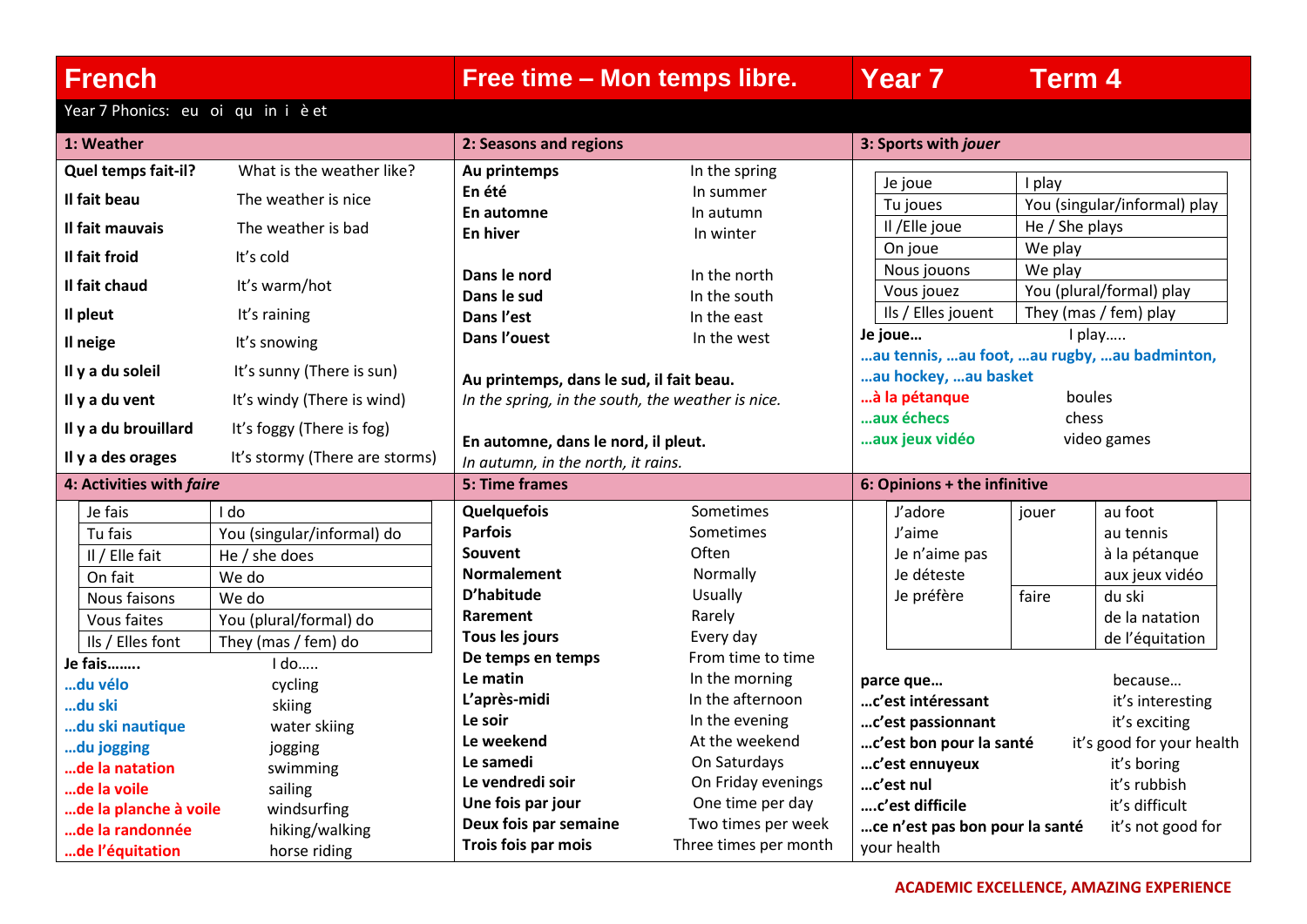| <b>Geography</b>                                                                                                                 | <b>The Sahel</b>                                                                                                                                                   | <b>Year 7</b><br><b>Term 4</b>                                                                                       |
|----------------------------------------------------------------------------------------------------------------------------------|--------------------------------------------------------------------------------------------------------------------------------------------------------------------|----------------------------------------------------------------------------------------------------------------------|
| <b>Week 1: Introduction to Africa</b>                                                                                            | Week 2: Human and Physical Geography of Africa.                                                                                                                    | <b>Week 3: African ecosystems</b>                                                                                    |
| <b>Continent:</b> A large continuous landmass. Africa is the<br>second largest continent in the world and contains 54            | Human Geography: The study of humans and how they<br>interact with the physical world.                                                                             | Ecosystem: An environment containing living and non-<br>living things.                                               |
| countries.                                                                                                                       | Physical Geography: The study of the earths physical                                                                                                               | Biome: A large scale ecosystem.                                                                                      |
| Location: Where something is.<br>Country: An area of land, ruled by a government, with a<br>population of people.                | (natural)features.<br>Population density: The number of people per unit of<br>area i.e. per square kilometre.                                                      | Tropical Rainforest: A biome located close to the<br>equator characterised by high humidity and dense<br>vegetation. |
| Perception: The way something is regarded or viewed by<br>a person.                                                              | Colonial Period: A period in a country's history where it<br>was subject to management by a colonial power (i.e.<br>Some parts of Africa were ruled by the British | Desert: A biome characterised by low levels of annual<br>precipitation.                                              |
| Stereotype: A widely held but fixed and oversimplified<br>image or idea of a particular type of person or thing.                 | government)                                                                                                                                                        | Grasslands: A large open area covered by grasses.                                                                    |
| Quality of life: This is the measure of somebody's<br>wellbeing and happiness.                                                   | <b>Precolonial:</b> The time before colonial rule.<br>Sparsely populated: Very few people in an area                                                               | Vegetation: Plants                                                                                                   |
| Standard of living: Refers to the level of wealth,<br>comfort, and necessities available to a certain an<br>individual or group. | Densely populated: A lot of people in an area.                                                                                                                     | Interdependence: Where two or more things in an<br>ecosystem depend on each other to help them<br>survive.           |
| <b>Week 4: The Sahel</b>                                                                                                         | <b>Week 5: Desertification in the Sahel</b>                                                                                                                        | Week 6: Strategies to reduce desertification.                                                                        |
| Sahel: A semi-arid region of north-central Africa                                                                                | Famine: An extreme lack of food.                                                                                                                                   | <b>Agriculture: Farming</b>                                                                                          |
| extending from Senegal eastward to Sudan.                                                                                        | Desertification: The process by which fertile land                                                                                                                 | Afforestation: The planting of trees.                                                                                |
| Semi-Arid: Dry but having slightly more rain than an arid<br>region or climate.                                                  | becomes desert.<br>Drought: Where there are shortages in the water supply                                                                                          | Irrigation: The supply of water to land or crops to help<br>growth.                                                  |
| Arid: An area which receives very little annual rainfall.                                                                        | for a long period of time.                                                                                                                                         | Sustainable: Sustainability is the practice of using natural                                                         |
| Millet: A cereal like crop grown in warmer countries                                                                             | Soil erosion: The removal of the top layer of soil (needed                                                                                                         | resources responsibly, so they can support both present                                                              |
| Cotton: Taken from a cotton plant which can be used for                                                                          | for plant growth).                                                                                                                                                 | and future generations.                                                                                              |
| making textiles.                                                                                                                 | Population growth: Where the number of people living<br>in an area increase.                                                                                       | Humidity: The amount of water vapour in the air.                                                                     |
| Climate: The atmospheric conditions over a long period<br>of time.                                                               | <b>Overgrazing:</b> Where too much grazing by farm animals                                                                                                         | Drought resistant trees: Trees which can survive with<br>little water.                                               |
| Weather: The day to day changes in the atmosphere.                                                                               | can lead to damage of the land.                                                                                                                                    | Nutrient cycle: The continuous cycle of nutrients in an                                                              |
|                                                                                                                                  | Climate change: Where there has been a recent rise in<br>temperatures and extreme weather events due to<br>human activity on earth.                                | ecosystem.                                                                                                           |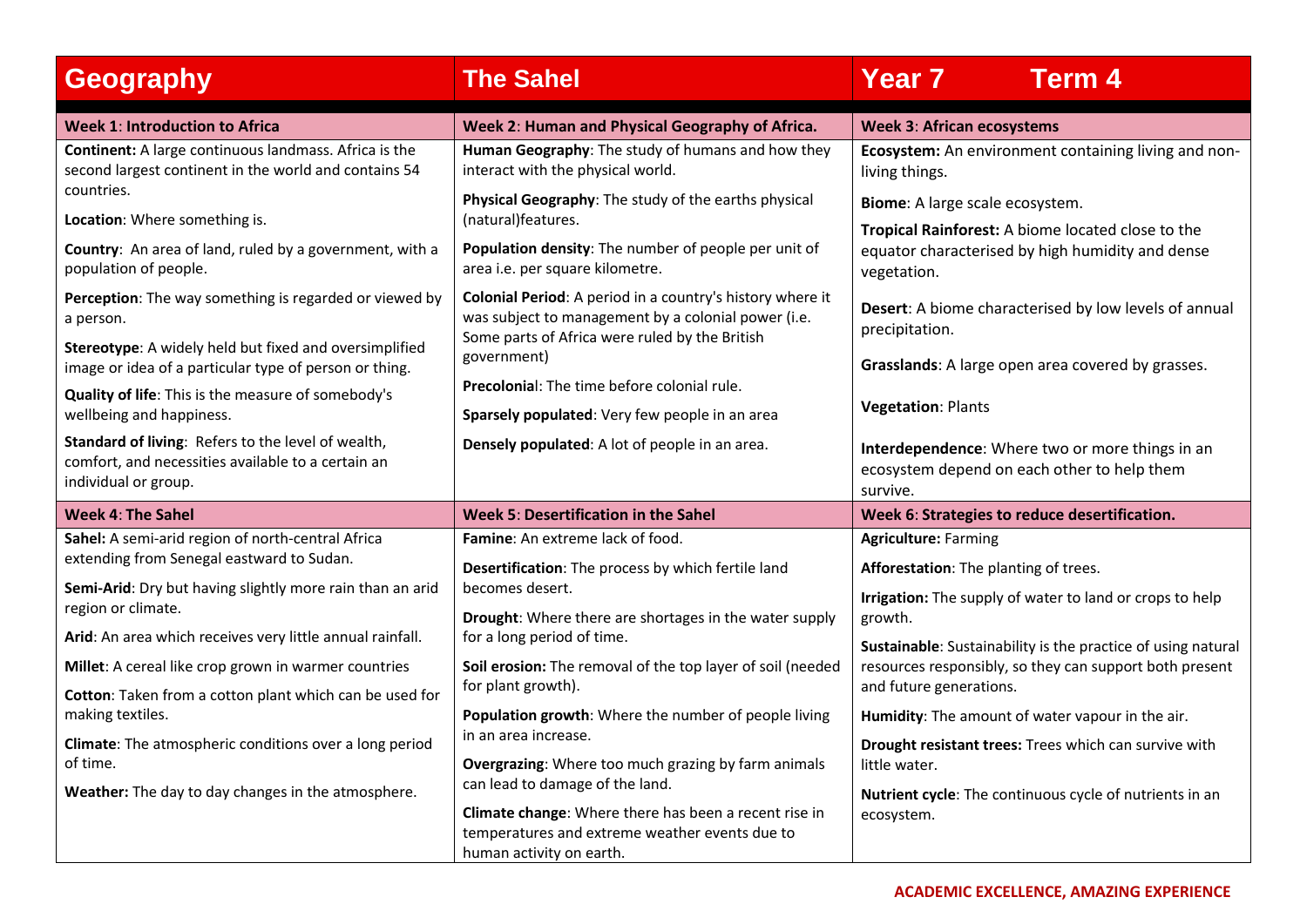| <b>Religious Studies</b>                                                                                                                                                                                                                                                                                                                                                                                                                                                                                                                                                                                                                                                                | <b>Understanding Christianity</b>                                                                                                                                                                                                                                                                                                                                                                                                                                                                                                                                                                                     | <b>Year 7</b><br><b>Term 4</b>                                                                                                                                                                                                                                                                                                                                                                                                                                                                                                                                                                                       |
|-----------------------------------------------------------------------------------------------------------------------------------------------------------------------------------------------------------------------------------------------------------------------------------------------------------------------------------------------------------------------------------------------------------------------------------------------------------------------------------------------------------------------------------------------------------------------------------------------------------------------------------------------------------------------------------------|-----------------------------------------------------------------------------------------------------------------------------------------------------------------------------------------------------------------------------------------------------------------------------------------------------------------------------------------------------------------------------------------------------------------------------------------------------------------------------------------------------------------------------------------------------------------------------------------------------------------------|----------------------------------------------------------------------------------------------------------------------------------------------------------------------------------------------------------------------------------------------------------------------------------------------------------------------------------------------------------------------------------------------------------------------------------------------------------------------------------------------------------------------------------------------------------------------------------------------------------------------|
| Week 1: How should we interpret the Christian<br>creation story?                                                                                                                                                                                                                                                                                                                                                                                                                                                                                                                                                                                                                        | Week 2: What does genesis reveal about humanity?                                                                                                                                                                                                                                                                                                                                                                                                                                                                                                                                                                      | Week 3: Why are Jesus' miracles important?                                                                                                                                                                                                                                                                                                                                                                                                                                                                                                                                                                           |
| Genesis 1 reveals God created the world in 6 days, and<br>on the 7 <sup>th</sup> rested. However, Christians may interpret<br>the creation account differently.<br>Literalist view- some Christians read the account<br>as a fact and reject scientific theories.<br><b>Non-literalist-</b> other Christians read the account as<br>$\bullet$<br>a metaphorical story and argue God is the<br>intelligent designer of the universe who caused<br>the Big Bang.<br>Atheists- argue creation was by chance as science<br>claims the universe is approx. 14 billion years old,<br>and our planet is approx. 4 billion years old. They<br>support the Big Bang Theory and Evolution Theory. | Sanctity of life: The belief that life is God given so is<br>precious and special.<br>Genesis reveals humans are God's greatest creation<br>and they alone are made in the image of God.<br>Genesis reveals God commanded humanity to rule<br>over his creation to maintain it.<br>And God created man in his own image, in the image<br>of God created he him; male and female he created<br>them.                                                                                                                                                                                                                   | Miracle-is an extraordinary event that goes against<br>nature, cannot be explained by science and that<br>Christians believe is caused by God.<br>Divine- Jesus was divine because he is God. His<br>miracles showed his omnipotence and benevolence.<br>Jesus performed many miracles that can be put into<br>three categories:<br>1. Raising to life miracle - Jesus raises someone from<br>the dead.<br>2. Nature miracle $-$ Jesus shows his power over the<br>natural world.<br>3. Healing miracle - Jesus heals someone from a<br>disease.                                                                     |
| Week 4: Why did Jesus have to die?                                                                                                                                                                                                                                                                                                                                                                                                                                                                                                                                                                                                                                                      | Week 5: Why did Jesus have to die?                                                                                                                                                                                                                                                                                                                                                                                                                                                                                                                                                                                    | Week 6: Suffering?                                                                                                                                                                                                                                                                                                                                                                                                                                                                                                                                                                                                   |
| Jesus' miracles include healing the sick and blind,<br>forgiving the sinner and rising people from the dead.<br>These all prove Jesus was the Son of God.<br>Miracles showed the compassion Jesus had for people.<br>He did not want to see people suffer unnecessarily.<br>Jesus' miracles taught people to have faith. Jesus<br>healed a paralysed man because of the faith of his<br>friends. This teaches Christians to have faith today.                                                                                                                                                                                                                                           | Resurrection- Jesus rose from the dead to prove he<br>was the Son of God and to show he had the power<br>defeat death so now people can go to heaven.<br>Atonement- to be at one with God. This was possible<br>because Jesus forgave sin.<br><b>Incarnated-</b> God the Son became human as Jesus so<br>he could live amongst humanity and fulfil God's plan<br>to forgive sin. As a man, he experienced pain and<br>suffering so they believe Jesus is with them in their<br>pain and suffering,<br>Grace- Jesus died on the cross as an act of<br>benevolence for human sin even though they did not<br>deserve it | Moral evil: Suffering caused by humans.<br>Natural evil: Suffering caused by nature.<br>The inconsistent triad: Claims that an omnipotent and<br>benevolent God cannot exist as suffering exists. This is<br>why many atheists don't believe in the existence of<br>God as they argue a loving God would not allow his<br>creation to suffer.<br><b>Christians believe:</b><br>Suffering is temporary.<br>$\bullet$<br>Suffering is a punishment for sin.<br>Suffering is caused by human free-will.<br>Suffering is a test of faith-those who live a<br>good life will be rewarded with heaven on<br>Judgement Day. |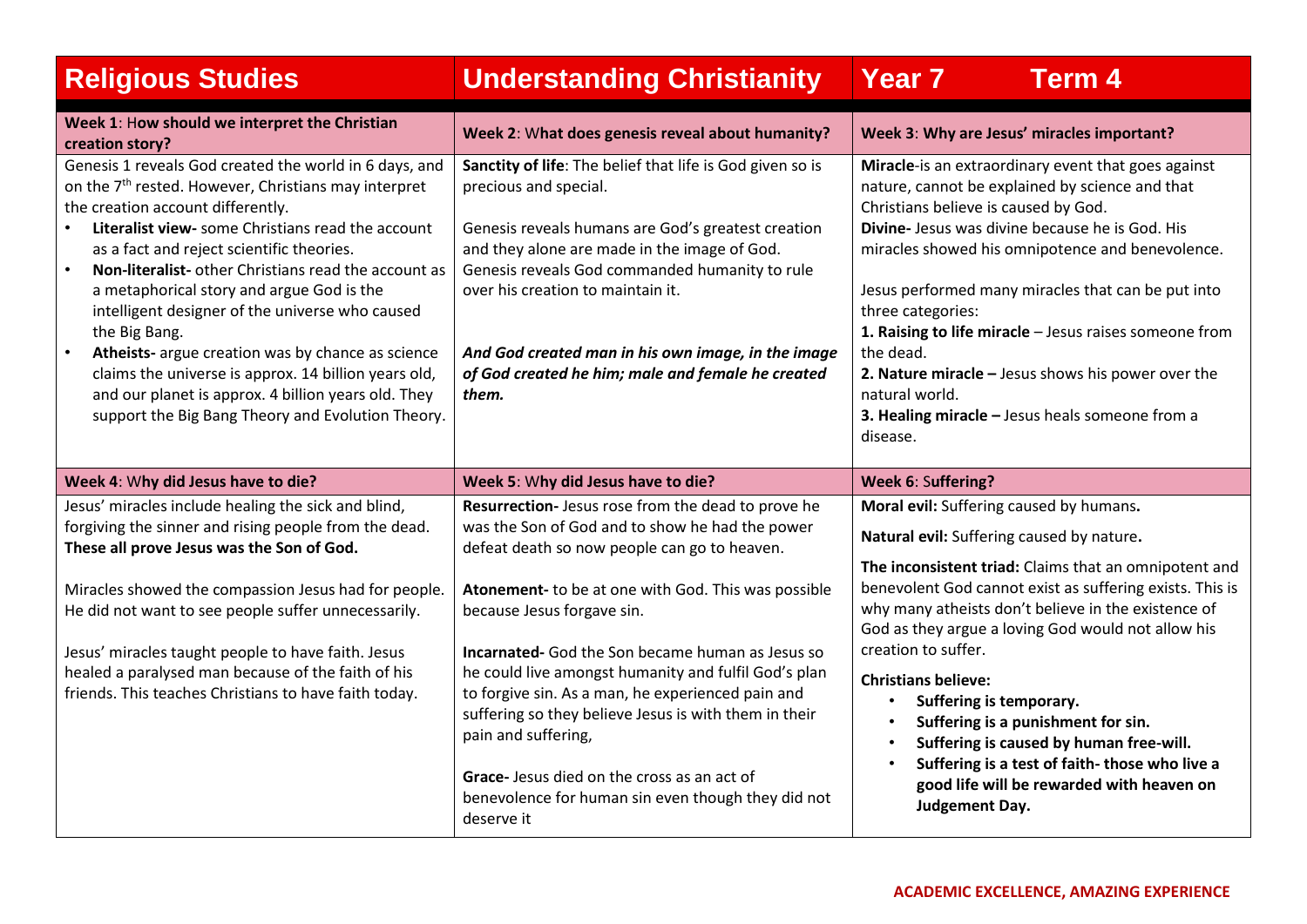| <b>History</b>                     |                                                                                               | <b>The Reformation</b>                 |                                                                                                   | <b>Year 7</b>                                     | <b>Term 4</b>                                                               |  |
|------------------------------------|-----------------------------------------------------------------------------------------------|----------------------------------------|---------------------------------------------------------------------------------------------------|---------------------------------------------------|-----------------------------------------------------------------------------|--|
|                                    | <b>Week 1: Life in Early Modern England</b>                                                   |                                        | <b>Week 2: Early Modern Reformation</b>                                                           |                                                   | <b>Week 3: Who was Henry VIII?</b>                                          |  |
| <b>Early Modern</b>                | The period from around 1450 CE                                                                | <b>Catholic</b>                        | A member of the Roman Catholic<br>Church. They are Christians who are                             | Annulment                                         | To say something is wrong or invalid.                                       |  |
| Government                         | to 1750 CE.<br>The people who make the political<br>decisions for a country.                  | Indulgence                             | led by the Pope.<br>Forgiveness for sin that was given to<br>people in exchange for money.        | <b>Betrothed</b><br><b>Catherine of</b><br>Aragon | To be engaged to marry someone.<br>Henry VIII's first wife.                 |  |
| <b>Mass</b><br>Pilgrimages         | An important church service in the<br>Catholic religion.<br>A religious visit to a holy site. | <b>Martin Luther</b>                   | A monk (holy man) who led the<br><b>Protestant Reformation</b>                                    | <b>Dispensation</b>                               | Permission to not follow rules.                                             |  |
| <b>The Pope</b>                    | The head of the Roman Catholic                                                                | Protestant                             | A member of the Christian faith who<br>follows the teachings of the                               | <b>Dynasty</b>                                    | A line of rulers of a country, who<br>inherit the throne after one another. |  |
| <b>Tudor</b>                       | Church.<br>The name of the family who were                                                    | <b>Reformation</b>                     | Reformation.<br>The reform (change) in the ways<br>that people worshipped across                  | <b>Monastery</b>                                  | A religious building where monks<br>(holy men) live.                        |  |
|                                    | on the English throne from 1485<br>to 1603.                                                   | <b>Sect</b>                            | Europe in the 16 <sup>th</sup> Century.<br>A group of people with different<br>religious beliefs. | <b>Succeed</b>                                    | To take over after someone.                                                 |  |
| <b>Week 4: The Break from Rome</b> |                                                                                               | <b>Week 5: The English Reformation</b> |                                                                                                   |                                                   | <b>Week 6: Consequences of the Reformation</b>                              |  |
| <b>Anne Boleyn</b>                 | Henry VIII's second wife.                                                                     | Court of<br>Augmentations              | A group of courts set up to oversee<br>the selling and buying of                                  | <b>Economic</b>                                   | To do with money.                                                           |  |
| <b>Cardinal</b>                    | A leader of the Catholic Church,<br>they were chosen by the Pope.                             |                                        | monasteries in Reformation<br>England.                                                            | Intellectualism                                   | The belief that knowledge is<br>important.                                  |  |
| Clergy                             | A group of people who perform<br>religious duties in the church.                              | <b>Dissolution</b>                     | To close something down or dismiss<br>a group of people.<br>People who were born into wealth      | Implement<br><b>Rebellion</b>                     | To put decisions into effect.<br>An uprising against people who             |  |
| Corrupt                            | To act dishonestly for money or<br>personal gain.                                             | Gentry<br>Implement                    | in England.<br>To put decisions into effect.                                                      | Vernacular                                        | have power.<br>The language spoken by ordinary                              |  |
| <b>Leviticus</b>                   | The book in the bible which states<br>it is a sin and therefore forbidden                     | <b>Monks</b>                           | Holy men who live religious lives.                                                                |                                                   | people in a particular country. For<br>example, English in England.         |  |
| Papal                              | to marry your dead brother's wife.<br>The rules were made by the Pope                         | <b>Relic</b>                           | A part of a deceased (dead) holy<br>person or one of their possessions                            |                                                   |                                                                             |  |
| <b>Dispensation</b>                | at the time.                                                                                  |                                        | kept for religious purposes.                                                                      |                                                   |                                                                             |  |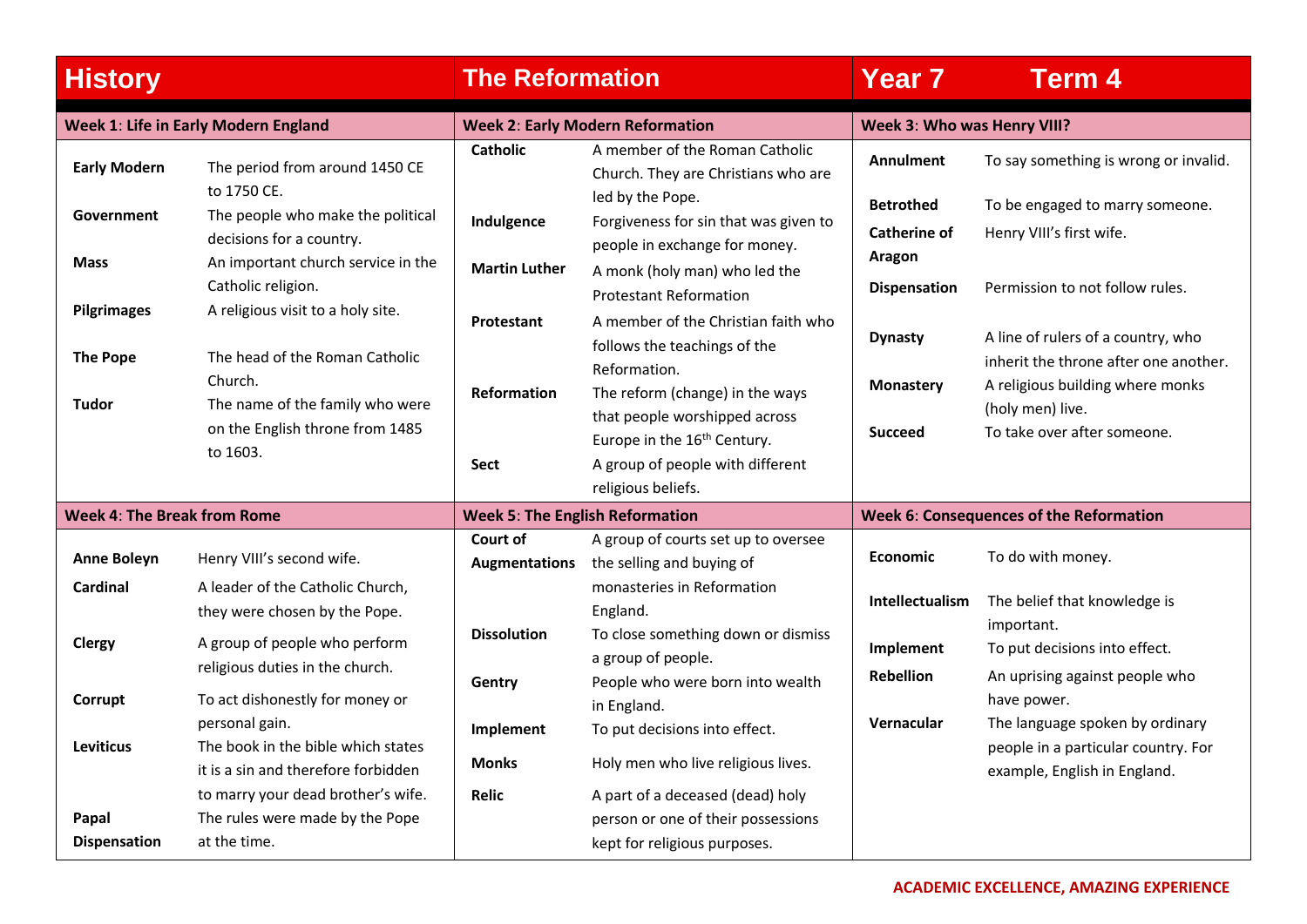| <b>PSHE</b>                                                                                                                                                                                                                                                                                                                                                                                                                                                                                                                                                                                                                                                                                             | <b>Democracy</b>                                                                                                                                                                                                                                                                                                                                                                                                                                                             | <b>Year 7</b><br><b>Term 4</b>                                                                                                                                                                                                                                                                                                                                                                                                           |
|---------------------------------------------------------------------------------------------------------------------------------------------------------------------------------------------------------------------------------------------------------------------------------------------------------------------------------------------------------------------------------------------------------------------------------------------------------------------------------------------------------------------------------------------------------------------------------------------------------------------------------------------------------------------------------------------------------|------------------------------------------------------------------------------------------------------------------------------------------------------------------------------------------------------------------------------------------------------------------------------------------------------------------------------------------------------------------------------------------------------------------------------------------------------------------------------|------------------------------------------------------------------------------------------------------------------------------------------------------------------------------------------------------------------------------------------------------------------------------------------------------------------------------------------------------------------------------------------------------------------------------------------|
| <b>Week 1: What is Democracy?</b>                                                                                                                                                                                                                                                                                                                                                                                                                                                                                                                                                                                                                                                                       | <b>Week 2: Parliament and Government</b>                                                                                                                                                                                                                                                                                                                                                                                                                                     | Week 3: What do MPs do?                                                                                                                                                                                                                                                                                                                                                                                                                  |
| Key features of a democracy:<br>Free and fair elections<br>Protected human rights<br>Multiparty system                                                                                                                                                                                                                                                                                                                                                                                                                                                                                                                                                                                                  | The UK Parliament is made up of three parts: the<br>House of Commons, the House of Lords and the<br>Monarch. General Elections are held every 5 years.                                                                                                                                                                                                                                                                                                                       | MPs are elected by the voters in their constituency, to<br>represent their interests and concerns in the House of<br>Commons.                                                                                                                                                                                                                                                                                                            |
| Active citizens<br>The rule of law<br>The separation of powers                                                                                                                                                                                                                                                                                                                                                                                                                                                                                                                                                                                                                                          | House of<br>House of Lords<br>Monarch<br>Commons<br>650 MPs and<br>In the past the<br>Are chosen<br>monarch would<br>because of their<br>they are elected.                                                                                                                                                                                                                                                                                                                   | Challenge the policies of the Government by<br>taking part in debates in the House of<br>Commons.<br>Vote on new laws<br>Spend a lot of time in their constituencies,                                                                                                                                                                                                                                                                    |
| The aim of democracy:<br>Freedom<br>$\bullet$<br>Equality<br>Justice<br>Peace                                                                                                                                                                                                                                                                                                                                                                                                                                                                                                                                                                                                                           | Each MP<br>govern the<br>expertise or<br>because of their<br>country. Today,<br>represents a<br>different part of<br>the Government<br>family links.<br>Check the work<br>the country,<br>is chosen by<br>of the<br>called a<br>whichever party<br>has the most<br>constituency.<br>Government<br><b>MPs</b>                                                                                                                                                                 | staying in touch with the people who live<br>there, listening to their concerns and helping<br>to solve their problems where possible.                                                                                                                                                                                                                                                                                                   |
| Week 4: How are laws made?                                                                                                                                                                                                                                                                                                                                                                                                                                                                                                                                                                                                                                                                              | Week 5: Who are the Police?                                                                                                                                                                                                                                                                                                                                                                                                                                                  | <b>Week 6: What are Human Rights?</b>                                                                                                                                                                                                                                                                                                                                                                                                    |
| In the UK, Parliament makes the laws and big decisions<br>that affect all of us.<br>First reading: The bill arrives in the Lords.<br>Second reading: The main debate on the purpose and<br>key areas of the bill.<br>Committee stage: Detailed line-by-line scrutiny of the<br>text with amendments (suggested changes). Members<br>start at the front of the bill and work through to the<br>end.<br>Report stage: A further opportunity to examine the<br>bill and make changes.<br>Third reading: A 'tidying up' stage, aiming to close any<br>loopholes.<br>Royal Assent: When both Houses have agreed the<br>text, the bill is approved by the Monarch and becomes<br>a law or 'Act of Parliament' | The police enforce the laws which are written and<br>passed by Parliament.<br>There are 43 police forces in England and Wales.<br>The College of Policing identifies four key roles of the<br>police:<br>Protecting life and property.<br>Preserving order.<br>Preventing the commission of offences.<br>Bringing offenders to justice.<br>There are three main powers the police use to tackle<br>crime: stop and search, power to arrest and entry,<br>search and seizure. | <b>The Law</b><br>The Human Rights Act 1998 is a law that came into<br>force in the UK in October 2000.<br>It protects a number of important human rights<br>such as the right not to be treated as a slave, the<br>right to freedom of expression and the right to an<br>education.<br>The Human Rights Act applies to everyone in the<br>UK.<br>People who think that their human rights have<br>been denied can take a case to court. |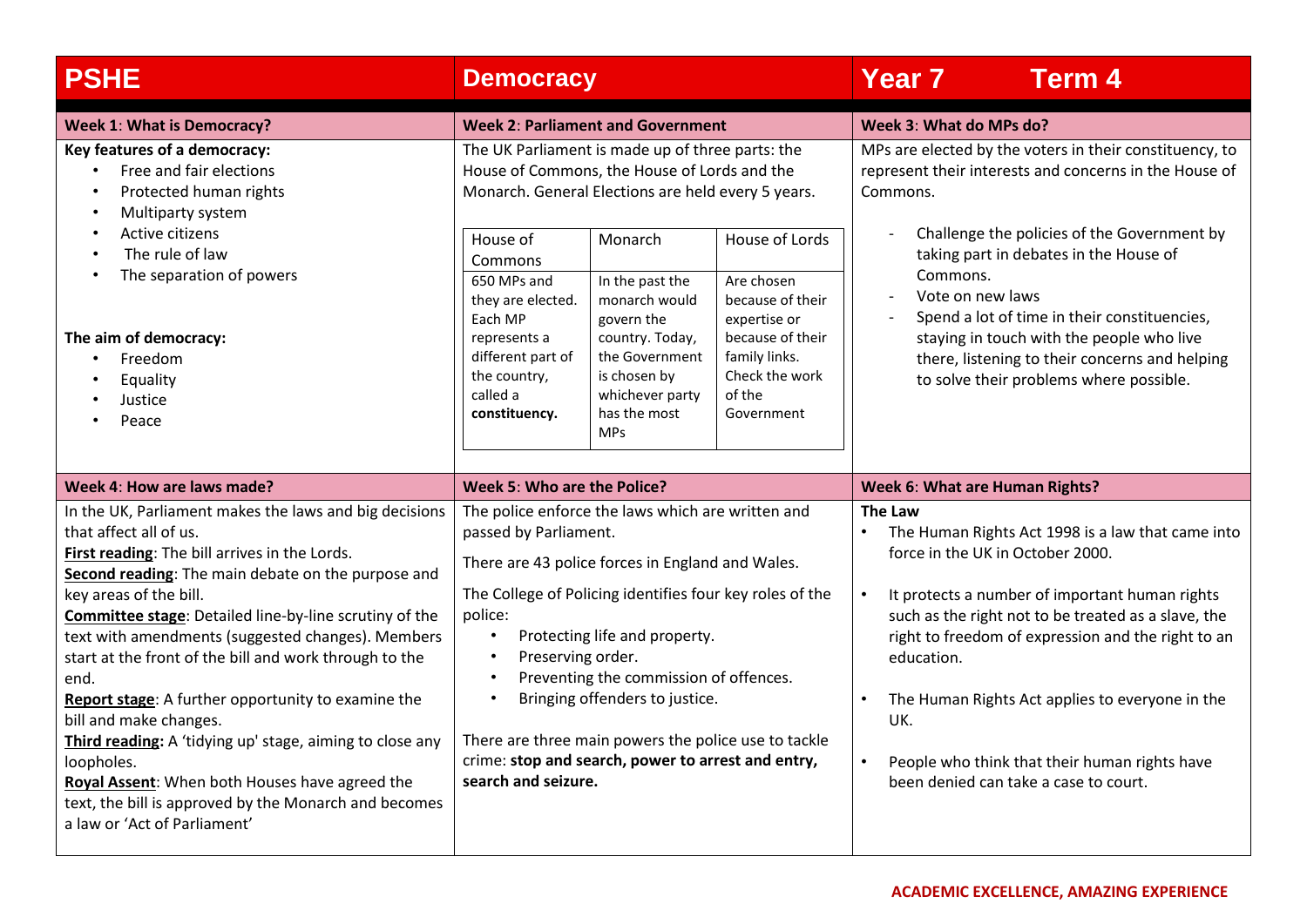| <b>Design and Technology</b>                                                                                                                                                                                                                                                                                                                                                                                                                                                                                          | <b>Hydraulic Mechanism</b>                                                                                                                                                                                                                                                                                                                                                                                                                              | <b>Year 7</b><br><b>Term 4</b>                                                                                                                                                                                                                                                             |
|-----------------------------------------------------------------------------------------------------------------------------------------------------------------------------------------------------------------------------------------------------------------------------------------------------------------------------------------------------------------------------------------------------------------------------------------------------------------------------------------------------------------------|---------------------------------------------------------------------------------------------------------------------------------------------------------------------------------------------------------------------------------------------------------------------------------------------------------------------------------------------------------------------------------------------------------------------------------------------------------|--------------------------------------------------------------------------------------------------------------------------------------------------------------------------------------------------------------------------------------------------------------------------------------------|
| Week 1: What is a hydraulic mechanism?                                                                                                                                                                                                                                                                                                                                                                                                                                                                                | Week 2: What a hydraulic is used what                                                                                                                                                                                                                                                                                                                                                                                                                   | Week 3: 5 examples of hydraulic systems                                                                                                                                                                                                                                                    |
| The term 'hydraulic' refers to mechanical function<br>that operates through the force of liquid pressure.<br>Hydraulics is a topic of science and an engineering<br>subject dealing with the mechanical properties of<br>liquids. Many machines work on hydraulic power.<br>One of the founders of modern hydraulics was<br>Benedetto Castelli, a student of Galileo Galilei.<br>Fluid mechanics provides the theoretical foundation<br>for hydraulics, which focuses on the engineering uses<br>of fluid properties. | Hydraulics are often used for moving parts of<br>mechanical systems that need to lift or push heavy<br>objects.<br>Below are a list of a range of heavier types of hydraulic<br>machinery used in today's construction industry.<br>Excavators<br>1.<br><b>Dragline Excavators</b><br>2.<br><b>Backhoes</b><br>$\mathbf{3}$<br><b>Bulldozers</b><br>Trenchers<br>5.<br>Loaders<br>6.<br><b>Dump Trucks</b><br>7.<br><b>Wheel Tractor Scrapers</b><br>8. | The five most common hydraulic system examples are:<br>Hydraulic pumps<br>$\bullet$<br>Hydraulic motors and cylinders<br>Aviation hydraulic system<br>Open center hydraulic system<br>Closed-loop hydraulic system                                                                         |
| Week 4: Basic hydraulic systems                                                                                                                                                                                                                                                                                                                                                                                                                                                                                       | <b>Week 5: Advantages of hydraulics</b>                                                                                                                                                                                                                                                                                                                                                                                                                 | Week 6: Why hydraulics are important                                                                                                                                                                                                                                                       |
| The most basic type of system using hydraulics is a<br>simple, two-piston hydraulic system.<br>This system comprises of two pistons connected via a<br>pipe or hose holding an incompressible fluid.<br>When force is applied to one of the pistons, the fluid<br>causes the other piston to move.                                                                                                                                                                                                                    | Advantages of hydraulic systems include power,<br>accuracy, efficiency and ease of maintenance.<br><b>REACTION</b><br>FORCE<br>DOWNWARD FORCE OF PISTON CAUSES<br>OIL MOVEMENT OR FLOW IN THE TUBE                                                                                                                                                                                                                                                      | Hydraulic systems are capable of moving heavier<br>loads as well as providing greater force than<br>mechanical, electrical or pneumatic systems.<br>The fluid power system means it can easily cope with a<br>large weight range without having to use gears,<br>pulleys or heavy leavers. |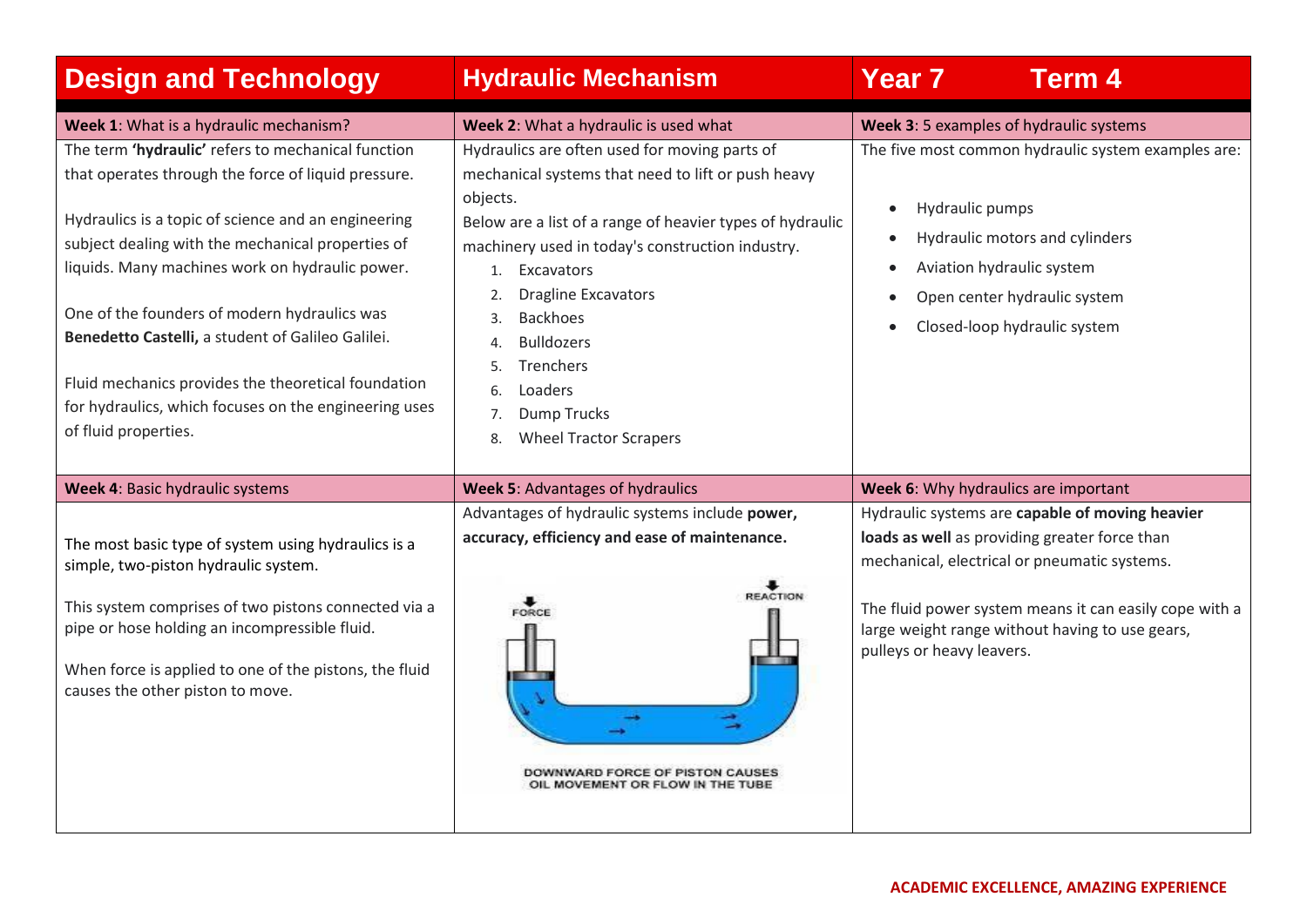# Knowledge Recall Questions

Step 1 – learn the knowledge using your recall book and look, cover, write, check, correct.

Step 2 – from **memory**, complete the weekly recall questions. These are mandatory. Use family and friends to test you  $\odot$ .

Step 3 – any question you cannot confidently answer, go back and learn the knowledge again.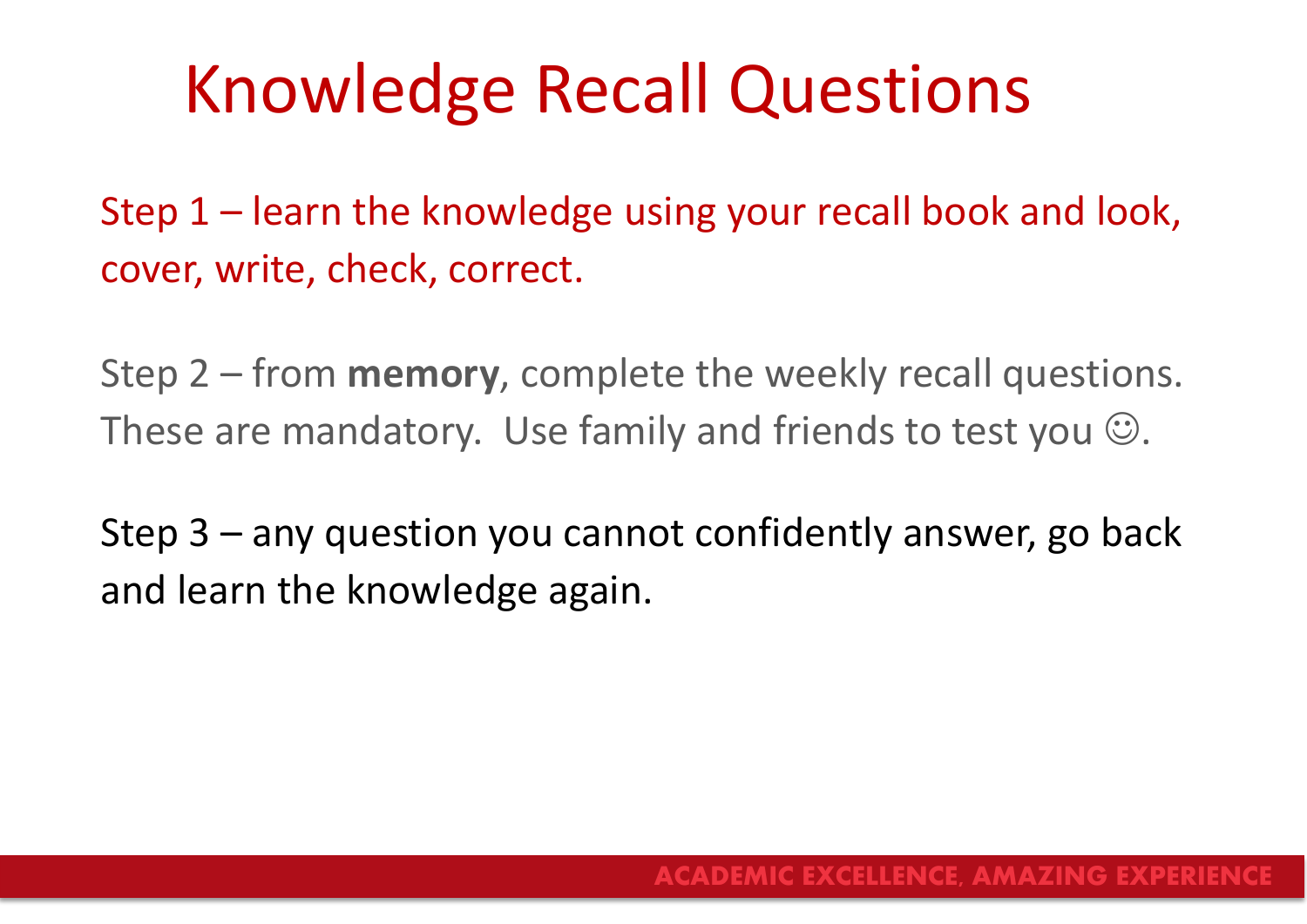| <b>Science</b>                                                                               | <b>Skeleton, Acids &amp; Alkali, Earth's Magnetic Field</b>              | Year 7<br><b>Term 4</b>                                               |
|----------------------------------------------------------------------------------------------|--------------------------------------------------------------------------|-----------------------------------------------------------------------|
| Week 1: The skeleton                                                                         | <b>Week 2: Muscles</b>                                                   | <b>Week 3: Neutralisation</b>                                         |
| 1. What is the name given to the place where bones<br>are linked together to allow movement? | 1. Write a definition for tissue.                                        | 1. What word can be used to describe a substance<br>with a $pH < 7$ ? |
| 2. What is the function of muscle? (what does it do?)                                        | 2. What connects muscle to bone?<br>3. What connects two bones together? | 2. Which pH is neutral?                                               |
| 3. which organs are protected by the ribs?                                                   | 4. Describe how antagonistic muscles work.                               | 3. what is the pH scale?                                              |
|                                                                                              | 5. In science what is meant by a random error?                           | 4. define the word neutralisation.                                    |
| 4. list 4 functions of the skeleton.                                                         | 6. what is a conclusion.                                                 | 5. what is the general word equation for<br>neutralisation?           |
| 5. What does contract mean?                                                                  | 7. label the muscles on the diagram below:                               | 6. Give the pH number for:<br>1. A weak acid                          |
| 6. what is the name of the tough smooth substance<br>that prevents friction between bones?   |                                                                          | 2. A strong alkali.                                                   |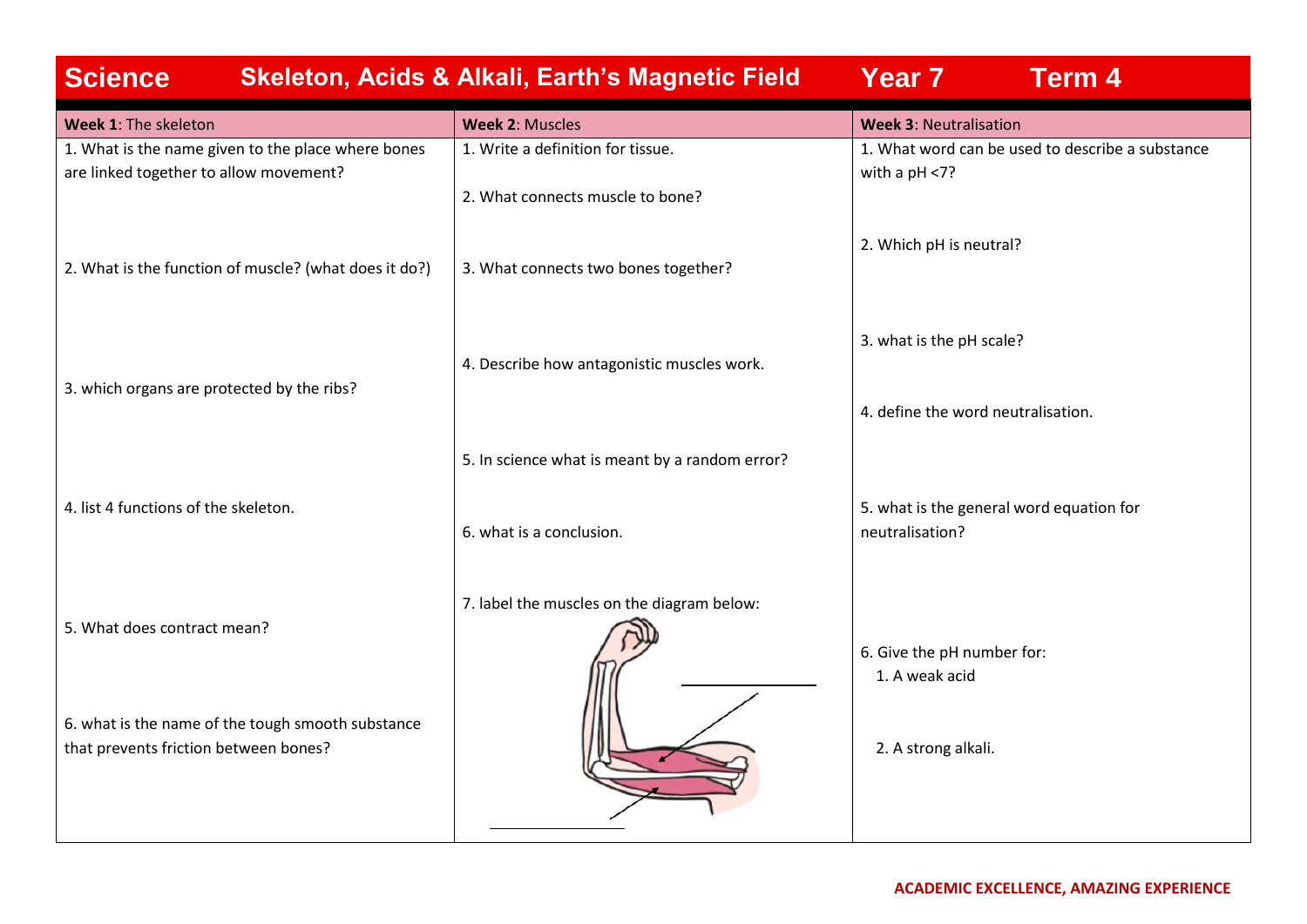| <b>Science</b><br><b>Skeleton, Acids &amp; Alkali, Earth's Magnetic Field</b>             | Year 7<br><b>Term 4</b>                                                                             |                                                                                                      |  |  |
|-------------------------------------------------------------------------------------------|-----------------------------------------------------------------------------------------------------|------------------------------------------------------------------------------------------------------|--|--|
| <b>Week 4: Reactions of acids</b>                                                         | Week 5: Magnetism                                                                                   | Week 6: Earth and Space.                                                                             |  |  |
| 1. Which word means something that can cause harm?                                        | 1. Name the three magnetic metals.                                                                  | 1. What is the name of a large mass at the centre of a<br>solar system that produces heat and light? |  |  |
| 2. which piece of equipment is used to measure a<br>small amount of liquid?               | 2. the north pole and south pole of a magnet are<br>pushed together, what will happen?              | 2. Name the star in our solar system.                                                                |  |  |
|                                                                                           | 3. define the word pole.                                                                            | 3. What is a light year?                                                                             |  |  |
| 3. what would you observe in a reaction between an<br>acid and an alkali?                 |                                                                                                     |                                                                                                      |  |  |
|                                                                                           | 4. what happens when the south pole of a magnet is<br>placed near the south pole of another magnet? | 4. Where is Earth's magnetic north field?                                                            |  |  |
| 4. An acid fizzes when magnesium is added to it. What<br>is the name of the gas produced? | 5. what is meant by the term magnetic field?                                                        | 5. What causes day and night?                                                                        |  |  |
|                                                                                           |                                                                                                     |                                                                                                      |  |  |
| 6. Write the general word equation for a reaction<br>between an acid and a metal.         | 6. what does a compass do?                                                                          | 6. Which seasons happen when the hemisphere is<br>pointing towards the sun?                          |  |  |
|                                                                                           |                                                                                                     |                                                                                                      |  |  |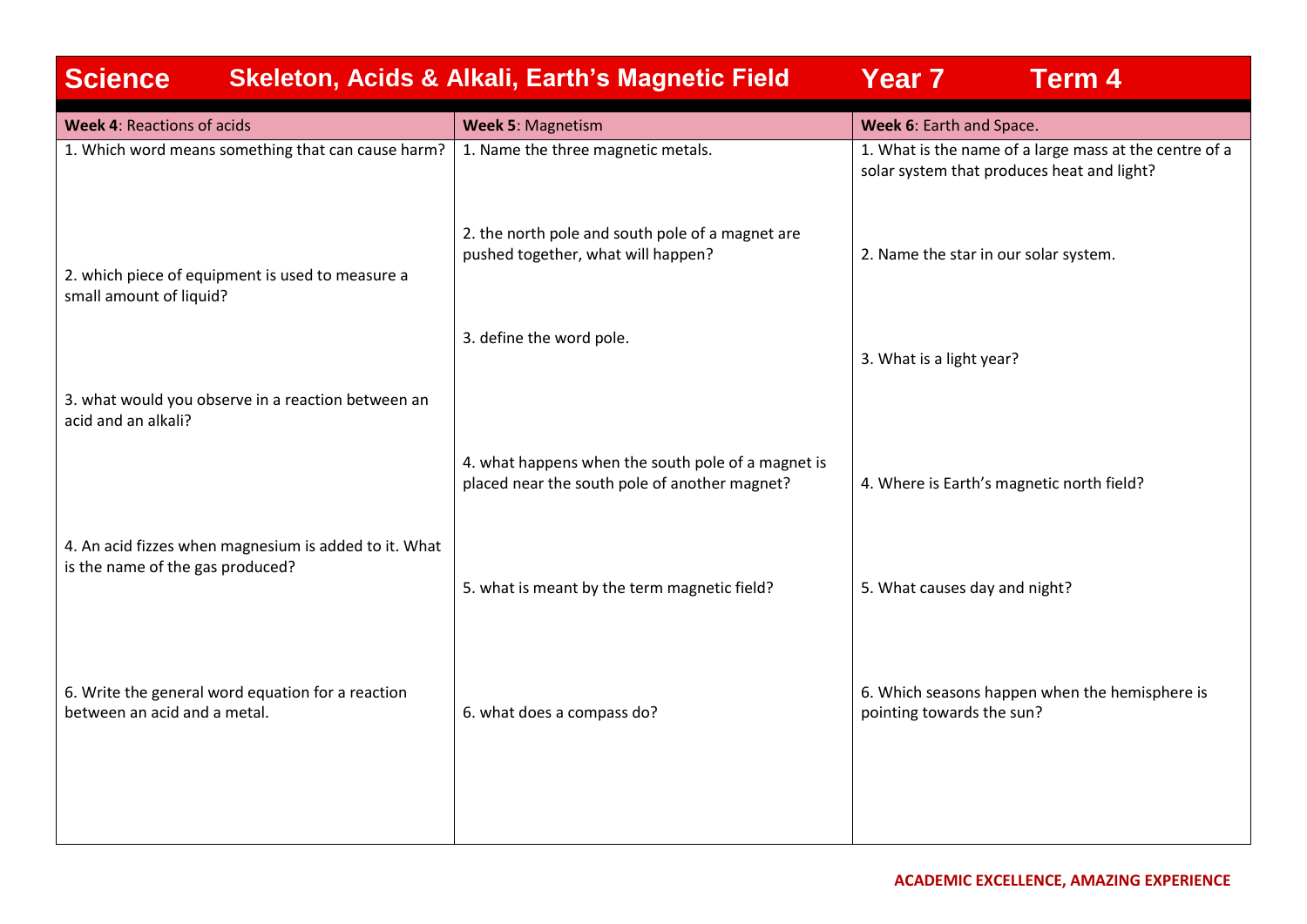| <b>Maths</b>                                                                                                                                                                                                                                                                                                                                                                      | <b>Fractions and Geometry</b>                                                                                                                                                                                                                                                                                                                       | <b>Year 7</b><br><b>Term 4</b>                                                                                                                                                                                                                                                                                                                                                                                                                                                     |  |  |
|-----------------------------------------------------------------------------------------------------------------------------------------------------------------------------------------------------------------------------------------------------------------------------------------------------------------------------------------------------------------------------------|-----------------------------------------------------------------------------------------------------------------------------------------------------------------------------------------------------------------------------------------------------------------------------------------------------------------------------------------------------|------------------------------------------------------------------------------------------------------------------------------------------------------------------------------------------------------------------------------------------------------------------------------------------------------------------------------------------------------------------------------------------------------------------------------------------------------------------------------------|--|--|
| Week 1: 8 times table                                                                                                                                                                                                                                                                                                                                                             | Week 2: Fraction/Percentage of an amount                                                                                                                                                                                                                                                                                                            | <b>Week 3: Directed Number</b>                                                                                                                                                                                                                                                                                                                                                                                                                                                     |  |  |
| 1. Fill in the gaps<br>$x 8 = 32$<br>$x 8 = 72$<br>$8x = 96$<br>$x 8 = 48$<br>$8x = 56$<br>$x 8 = 16$<br>$8x$ = 16<br>$16 \div \_ = 8$<br>$16 \div 8 =$<br>$x8 = 10x8 + 5x8 =$<br>2. There are 8 students in a class.<br>Each student has 7 counters.<br>Write a calculation to show how many counters there<br>are altogether.<br>(You may find it helpful to draw a bar model.) | Split each diagram into 4 equal parts.<br>Re-write the question and calculate<br>1. $\frac{1}{3}$ of 15 = $\frac{1}{3}$ x ___ =<br>2. $\frac{1}{10}$ of 15 = $\times$ =<br>3. $\frac{1}{4}$ of 15 = $\times$ =<br>Complete the percentage/fraction equivalences<br>$50\% =$<br>$25% =$<br>$\frac{9}{5}$<br>$\frac{9}{10} = \frac{1}{10}$<br>$5\% =$ | Fill in the gaps:<br>an equation.<br>To group calculations you use ____________.<br>Identify the index in each term:<br>$35$ The index is:<br>$3^x$ The index is:<br>$v^3$ The index is:<br>$a^b$ The index is:<br>In each calculation, identify which part you need to<br>calculate first;<br>$12 \times (7 + 8)$<br>$3^2 + 8$<br>$12 - 3 + 9$<br>$4 + 5 \times 10$<br>Re-write the calculation with brackets to be able to<br>calculate the answer efficiently.<br>$12 + 15 + 8$ |  |  |
| 3. George has 88 biscuits to share between him<br>and his 7 friends.<br>Write a calculation to show how many biscuits each<br>person would get.                                                                                                                                                                                                                                   | $75% =$<br>$60\% =$<br>$\frac{9}{10} = \frac{7}{10}$<br>Is the whole split into equal parts?                                                                                                                                                                                                                                                        | $102 + 99 + 23 + 78 + 11$<br>$46 + 23 + 77 + 14$                                                                                                                                                                                                                                                                                                                                                                                                                                   |  |  |
| 4. If a number is in the 8 times table, then it is in<br>the 4 times table. TRUE OR FALSE?                                                                                                                                                                                                                                                                                        |                                                                                                                                                                                                                                                                                                                                                     |                                                                                                                                                                                                                                                                                                                                                                                                                                                                                    |  |  |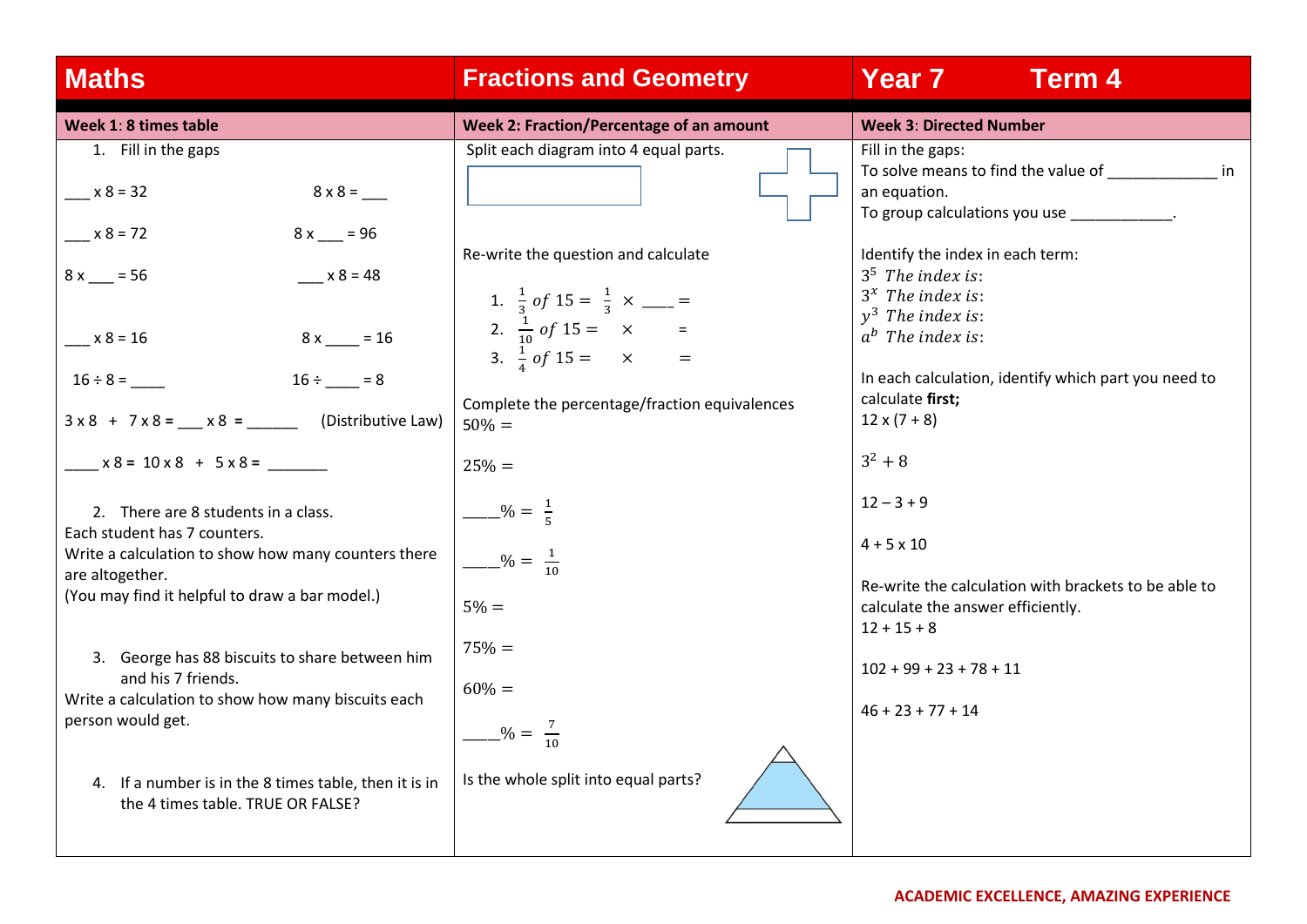|  |  | <b>Maths</b> |
|--|--|--------------|
|  |  |              |

## **Fractions and Geometry | Year 7 Term 4**

| <b>Week 4: Adding and subtracting fractions</b>                                                              | <b>Week 5: Angles and notation</b>                      | Week 6: Construct and measure - triangles              |
|--------------------------------------------------------------------------------------------------------------|---------------------------------------------------------|--------------------------------------------------------|
| $\overline{2\frac{5}{8}}$<br>$rac{5}{7}$ $rac{1}{9}$<br>6<br>$rac{5}{4}$<br>$7\frac{2}{3}$<br>$\overline{2}$ | What piece of equipment is used to measure angles?      | Two shapes that are identical are called               |
|                                                                                                              | Lines that remain a constant distance apart are called  | SAS means                                              |
| From the list which fractions are:<br>Mixed number fractions?                                                |                                                         |                                                        |
| Improper fractions?                                                                                          | Lines that meet at a right angle are called __________. | A triangle with 2 equal sides is called                |
| Unit fractions?                                                                                              | Draw an acute angle.                                    | Draw an example of a scalene triangle.                 |
|                                                                                                              |                                                         |                                                        |
| What fraction does the<br>bar model show?                                                                    | Draw an obtuse angle.                                   |                                                        |
| Mixed number:<br>Improper:                                                                                   |                                                         | SSS means                                              |
|                                                                                                              | Draw a right angle.                                     |                                                        |
|                                                                                                              |                                                         | A triangle with 3 equal sides is called                |
| What fraction does the                                                                                       | Draw a reflex angle.                                    | What 3 ways can we prove triangles are congruent?      |
| bar model show?<br>Mixed number:                                                                             |                                                         |                                                        |
| Improper:                                                                                                    |                                                         | If two shapes are exactly the same size and shape they |
|                                                                                                              | An angle measures 34 degrees is called a                | are $\_\_\_\_\_\_\_\_\$ .                              |
|                                                                                                              | angle.                                                  | Draw an example of an isosceles triangle.              |
| Common denominators are when the denominators of<br>two or more fractions are                                | An angle measuring 273 degrees is called a              |                                                        |
| Pick out the fractions that have common                                                                      | <u>__</u> ______________ angle.                         |                                                        |
| denominators.                                                                                                | An angle measuring 95 degrees is called a               |                                                        |
| $\frac{5}{3}$ $\frac{1}{3}$ $\frac{5}{6}$ $\frac{2}{5}$<br>$\frac{3}{5}$                                     | angle.                                                  |                                                        |
|                                                                                                              |                                                         |                                                        |
|                                                                                                              |                                                         |                                                        |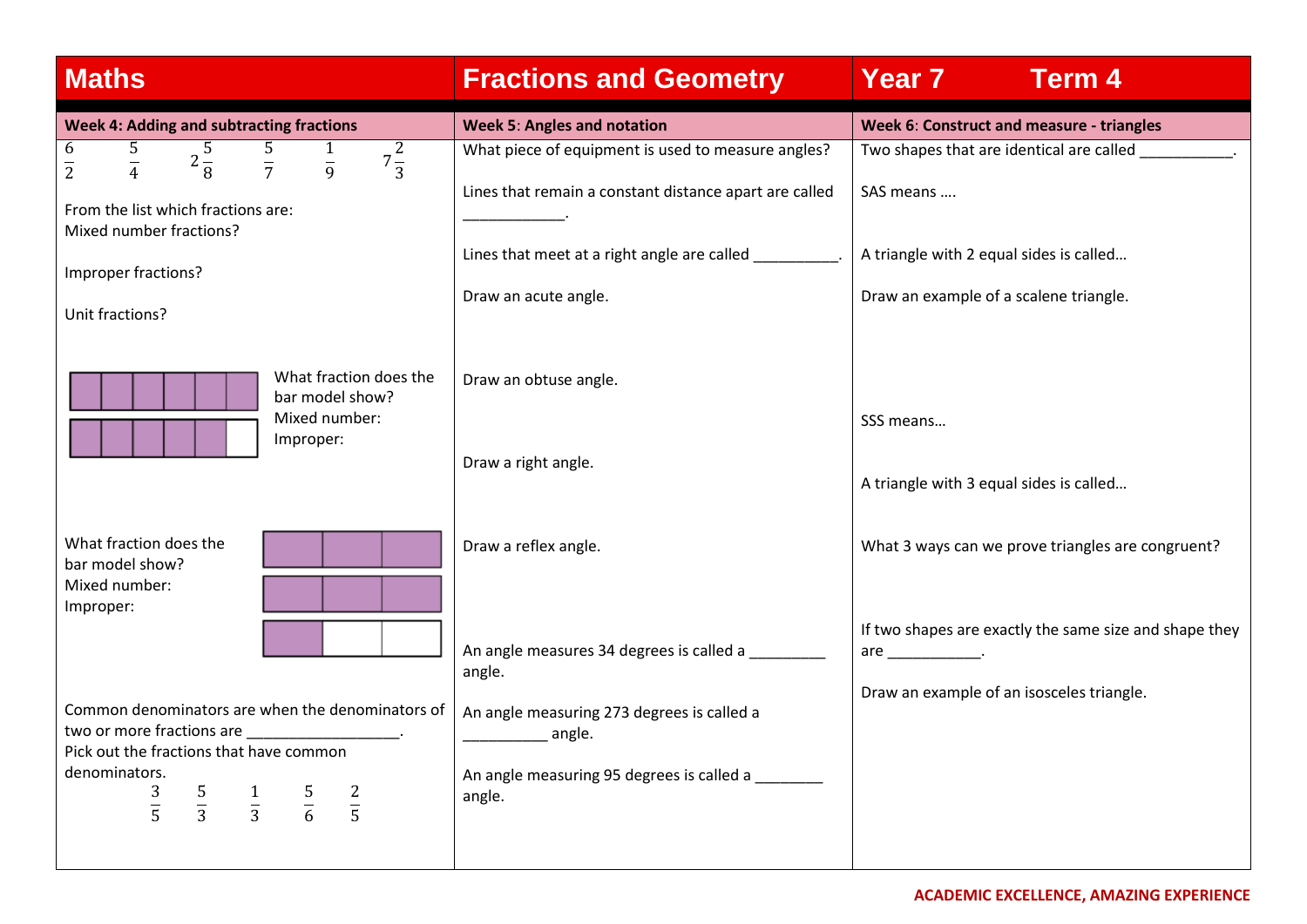| <b>French</b>                                                                                                    | <b>Free-time - Mon temps libre</b>                                                                               |                  |                  | Year 7<br><b>Term 4</b>                                                                       |                                                                                                                                                                                                                                                                                                     |  |
|------------------------------------------------------------------------------------------------------------------|------------------------------------------------------------------------------------------------------------------|------------------|------------------|-----------------------------------------------------------------------------------------------|-----------------------------------------------------------------------------------------------------------------------------------------------------------------------------------------------------------------------------------------------------------------------------------------------------|--|
| <b>Week 1: Weather</b>                                                                                           | <b>Week 2: Seasons and regions</b>                                                                               |                  |                  | Week 3: Sports with jouer                                                                     |                                                                                                                                                                                                                                                                                                     |  |
| What is the weather like in each of these sentences?<br>1. Il fait beau = $\frac{1}{2}$                          | <b>Complete the seasons</b><br>and the compass points<br>in French.                                              |                  |                  | A. Complete the grid with the missing<br>conjugations of the verbs jouer (to play).<br>I play |                                                                                                                                                                                                                                                                                                     |  |
|                                                                                                                  |                                                                                                                  |                  |                  | Tu joues                                                                                      | You (singular/informal) play                                                                                                                                                                                                                                                                        |  |
| 3. Il y a des orages = $\frac{1}{2}$                                                                             | In the<br>ln -<br>spring $=$<br>summer $=$                                                                       | In<br>$autumn =$ | In winter<br>$=$ | Il joue                                                                                       |                                                                                                                                                                                                                                                                                                     |  |
|                                                                                                                  |                                                                                                                  |                  |                  | Elle joue                                                                                     | She plays<br>We play                                                                                                                                                                                                                                                                                |  |
|                                                                                                                  |                                                                                                                  |                  |                  |                                                                                               | We play                                                                                                                                                                                                                                                                                             |  |
| $5.$ Il pleut = $\blacksquare$                                                                                   |                                                                                                                  |                  |                  | Vous jouez                                                                                    | You (plural/formal) play                                                                                                                                                                                                                                                                            |  |
|                                                                                                                  |                                                                                                                  |                  |                  | Ils jouent                                                                                    |                                                                                                                                                                                                                                                                                                     |  |
| What does each of these weathers need in front of                                                                | Dans le ____________                                                                                             |                  |                  | Elles jouent                                                                                  | They (feminine) play                                                                                                                                                                                                                                                                                |  |
| them? Choose from il fait, il, and il y a. Then translate<br>it in to English.<br>1. du vent =<br>$3.$ $neige =$ | Dans le<br>Dans le<br>1. In summer, in the east, the weather is bad.<br>2. In winter, in the north, it snows.    | Dans le          |                  | B. Translate;<br>4. Je joue aux échecs =                                                      | 1. $\blacksquare$ $\blacksquare$ $\blacksquare$ $\blacksquare$ $\blacksquare$ $\blacksquare$ $\blacksquare$ $\blacksquare$ $\blacksquare$ $\blacksquare$ $\blacksquare$ $\blacksquare$ $\blacksquare$ $\blacksquare$<br>2. She plays football = $\sqrt{2\pi}$<br>3. We play hockey = $\blacksquare$ |  |
| 5. _______________ du brouillard =                                                                               | 3. In the spring, in the east, the weather is nice.<br>4. In autumn, in the west, it is sunny (there is<br>sun). |                  |                  | 5. Il joue à la pétanque =<br>6. Tu joues aux jeux vidéo =                                    |                                                                                                                                                                                                                                                                                                     |  |